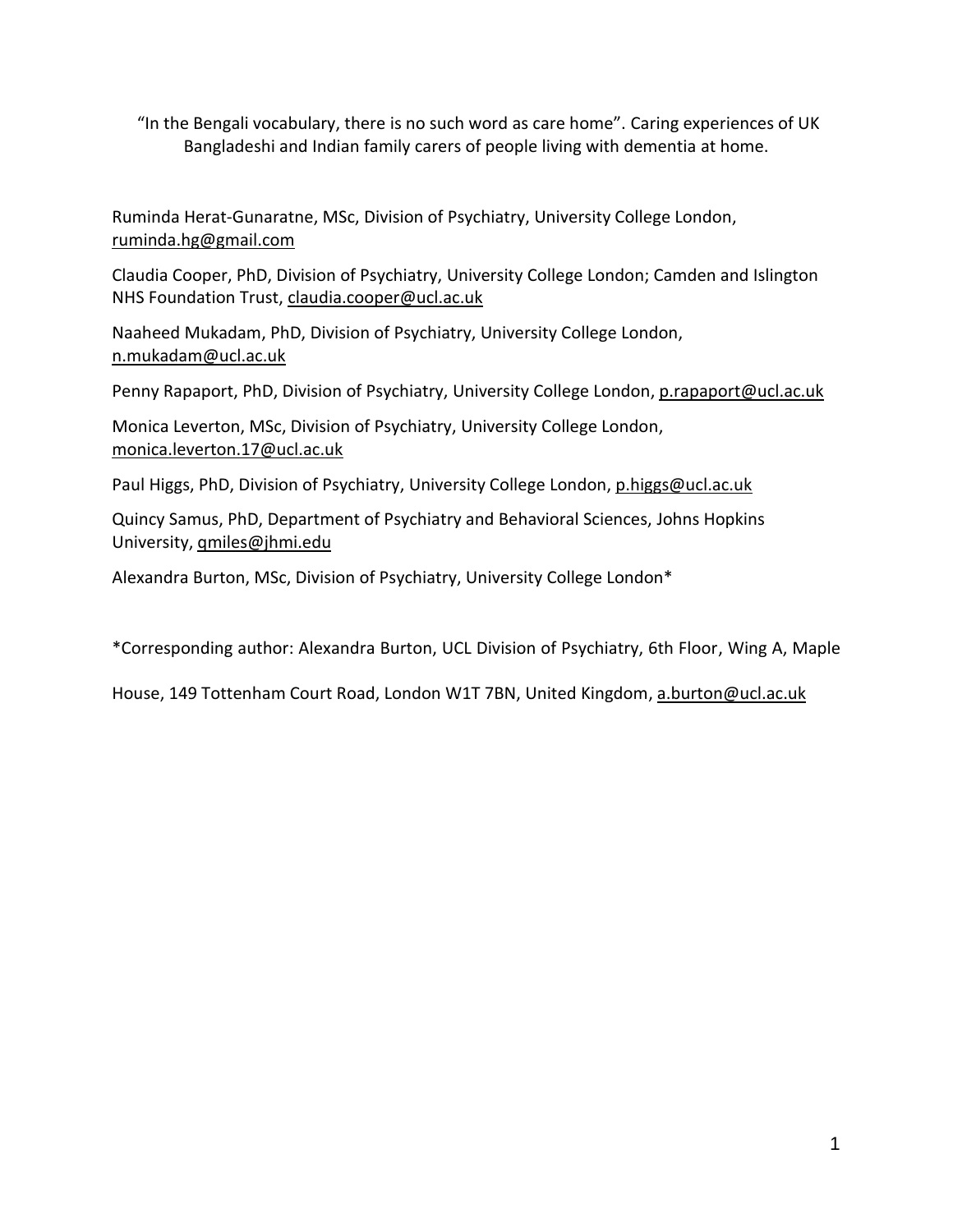## **Funding**

This work was supported by the Alzheimer's Society (UK) (grant number 330) and was carried out within the UCL Alzheimer's Society Centre of Excellence for Independence at home, New Interventions in Dementia Study (NIDUS).

## **Conflict of Interest**

We have no conflict of interest to declare

## **Acknowledgements**

We wish to thank all the family carers who participated in this study and all our NIDUS coproduction team members for their contribution. We would also like to thank Zahir Daji for assisting with recruitment in Bradford.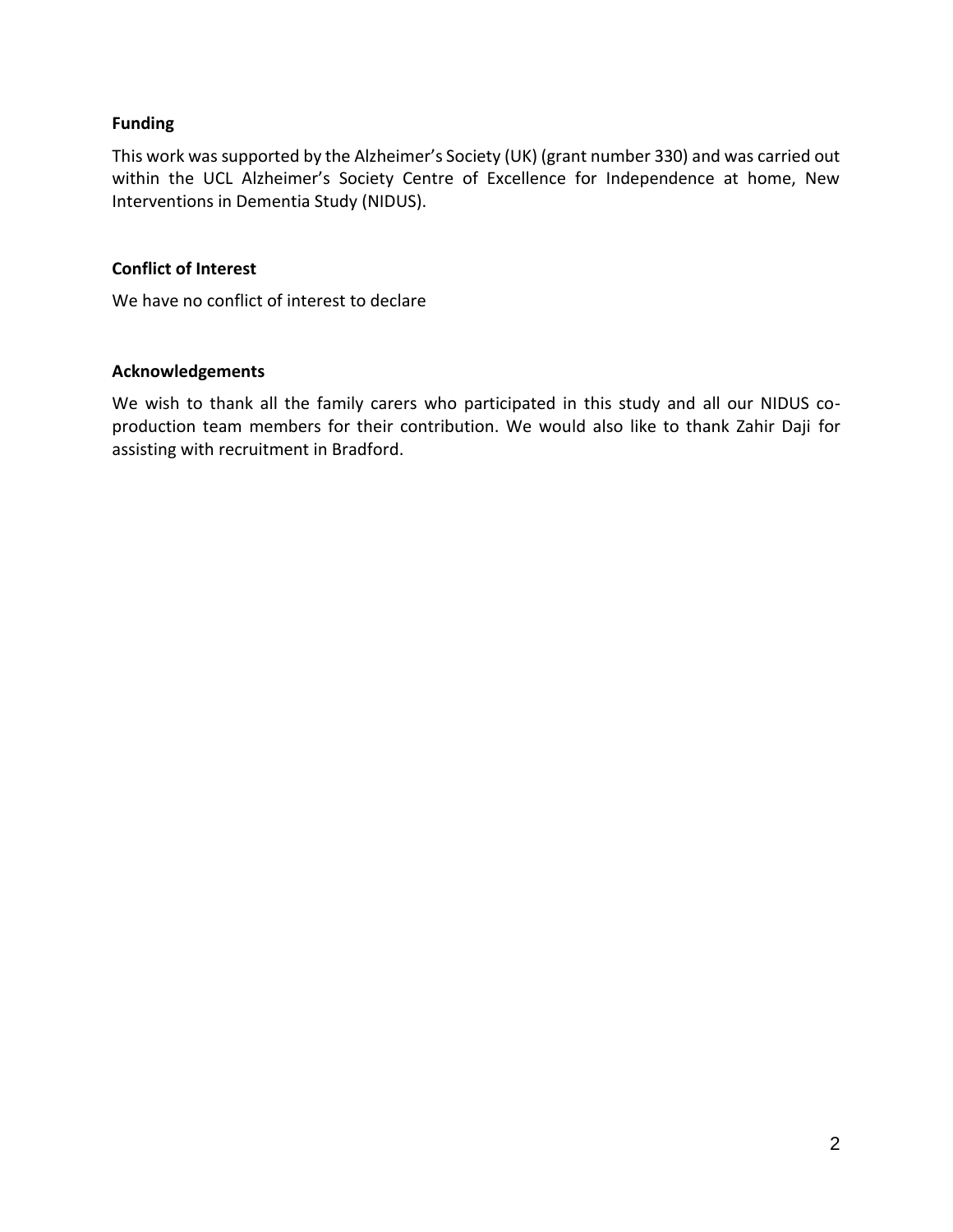## **Abstract**

**Background and objectives:** We aimed to explore experiences of South Asian carers of people with dementia receiving health or social care in the UK, purposively recruited to encompass a range of migration, economic and cultural experiences. While previous work in this area has reported carers' understanding of and attitudes to dementia, we explored how carers' cultural identities and values influenced their experiences, negotiation of the caring role and relationship with services.

**Research Design and Methods:** We conducted semi-structured interviews with 10 Bangladeshi and Indian family carers of people living with dementia at home. We recruited participants from community settings in London and Bradford, UK. Interviews were audio recorded, transcribed and thematically analysed.

**Results:** We identified four themes: an expectation and duty to care, expectation and duty as a barrier to accessing formal care (family carer reluctance, care recipient reluctance and service organization), culturally (in)sensitive care, and the importance of support from informal care networks.

**Discussion and implications:** Interviewees described tensions between generations with different understandings of familial care obligations. Expectations to manage led to burden and guilt, and the cost of caring, in terms of lost employment and relationships was striking. Unlike in previous studies, interviewees wanted to engage and be supported by services, but were frequently offered care models they could not accept. There was a tension between a stateprovided care system obliged to provide care when there are no alternatives, and family carers who feel a duty to always provide alternatives. Informal social networks often provided valued support.

### **Keywords**

Qualitative, culture, Asian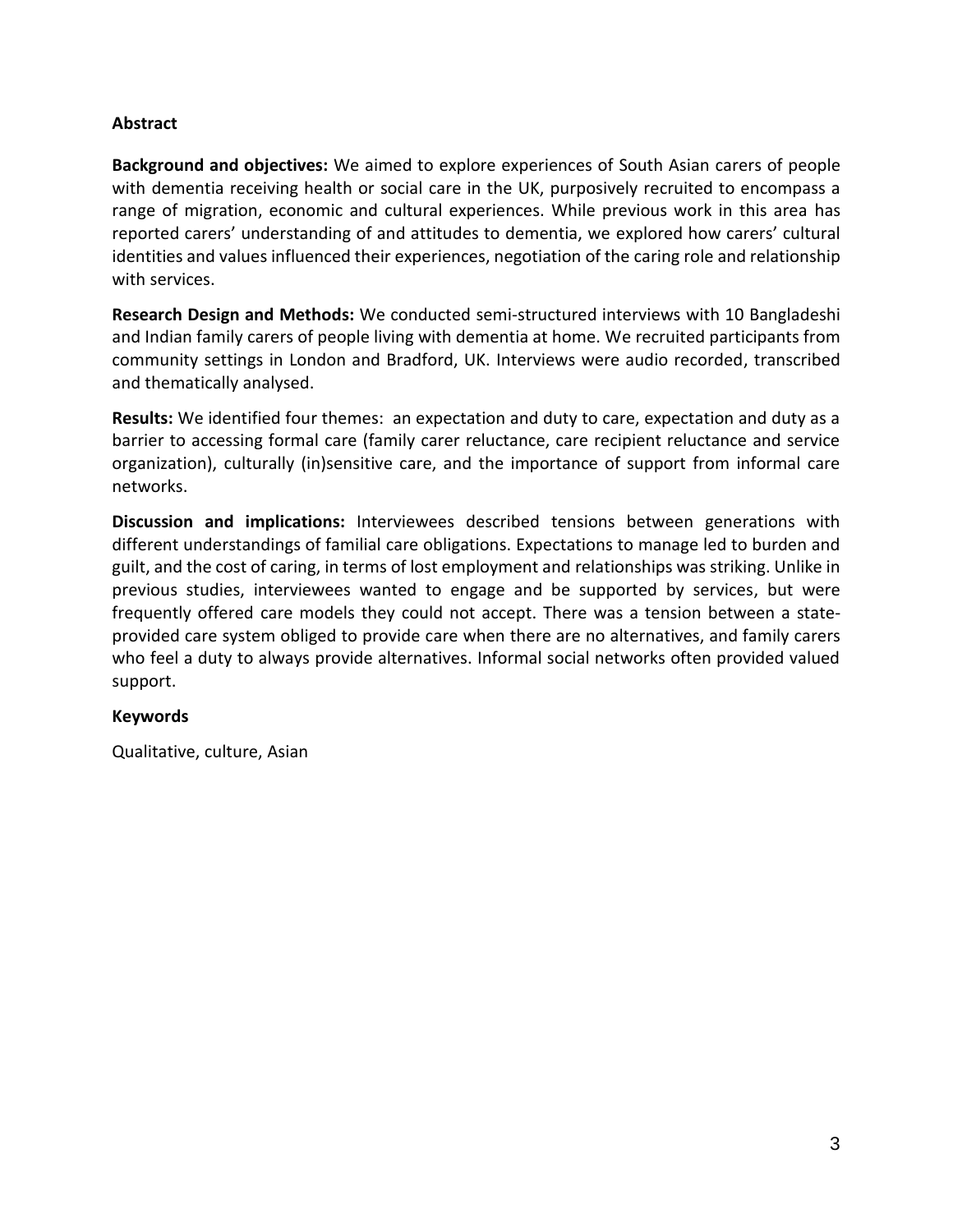### **Introduction**

In the UK, approximately 850,000 people are currently living with dementia. By 2050, this number is predicted to rise to two million. This is likely to include a seven-fold increase in the number of people with dementia from minority ethnic groups, compared to a two-fold increase in people with dementia from the majority population (Prince et al., 2014). Dementia incidence in minority ethnic groups might differ from the majority population for a number of reasons. These include social integration, socioeconomic factors such as lower income, less formal education, worse employment conditions, and differing prevalence of genetic variants linked to dementia, with lower prevalence of the APOE-e4 genotype found in Asian Americans compared with the majority United States (US) population (Mayeda, Glymour, Quesenberry & Whitmer, 2017). Black and Asian ethnic groups also experience more cardiovascular risk factors including obesity and diabetes, which are risk factors for dementia (All-Party Parliamentary Group on Dementia, 2013).

South Asian ethnic groups (primarily comprising people with ethnic roots in India, Bangladesh and Pakistan) are the largest non-White minority ethnic UK group, accounting for 5% of the population, or approximately 3.3 million people (Office of National Statistics, 2016). Most migration from India and Pakistan to the UK occurred after India and Pakistan achieved independence from the British Empire in 1947. The migration that occurred in the following decades came from a number of different locations and was in relation to industrial labour shortages. Large-scale migration from Bangladesh occurred during the Civil War that resulted in the creation of Bangladesh in 1971 (Spencer, 1997). Over a third of ethnic minority individuals living in the UK are UK born. Second generation immigrants tend to be better educated than their parents' generation, and better educated than their White native peers (Dustmann, Frattini & Theodoropoulos, 2011).

Compositions of national minority ethnic populations may differ between Western countries, but common, complex dilemmas arise from the effects of globalization on family life and traditional kinships. People from minority ethnic groups with dementia are more likely to be cared for at home by family members, with little or no support from formal health and care services, compared to White majority populations (Cooper, Tandy, Balamurali, & Livingston, 2010). In studies comprising primarily White majority populations in Western countries, family carers of people with dementia report worse mental and physical health, more absences from work, and lower life quality than non-carers (Livingston et al., 2017). South Asian carers may experience more burden, anxiety and depression than their White British counterparts, due to exposure to the multiple jeopardies of the stigma of dementia, racism, and lower socioeconomic status (Parveen, Morrison, & Robinson, 2013). Within the UK, Pakistani and Bangladeshi communities experience particularly high levels of inequalities, both in comparison with other minority populations and the wider population more generally (Harding & Balarajan, 2001).

Previous qualitative studies have interviewed UK family carers for people with dementia from South Asian ethnic groups. Attitudes towards caring as natural, a continuation of family relationships, virtuous, and expected predominate in their accounts and of those of people living with dementia (Blakemore et al., 2018; Lawrence, Murray, Samsi, & Banerjee, 2008; Lawrence, Samsi, Banerjee, Morgan, & Murray, 2011; Mukadam, Cooper, Basit, & Livingston, 2011).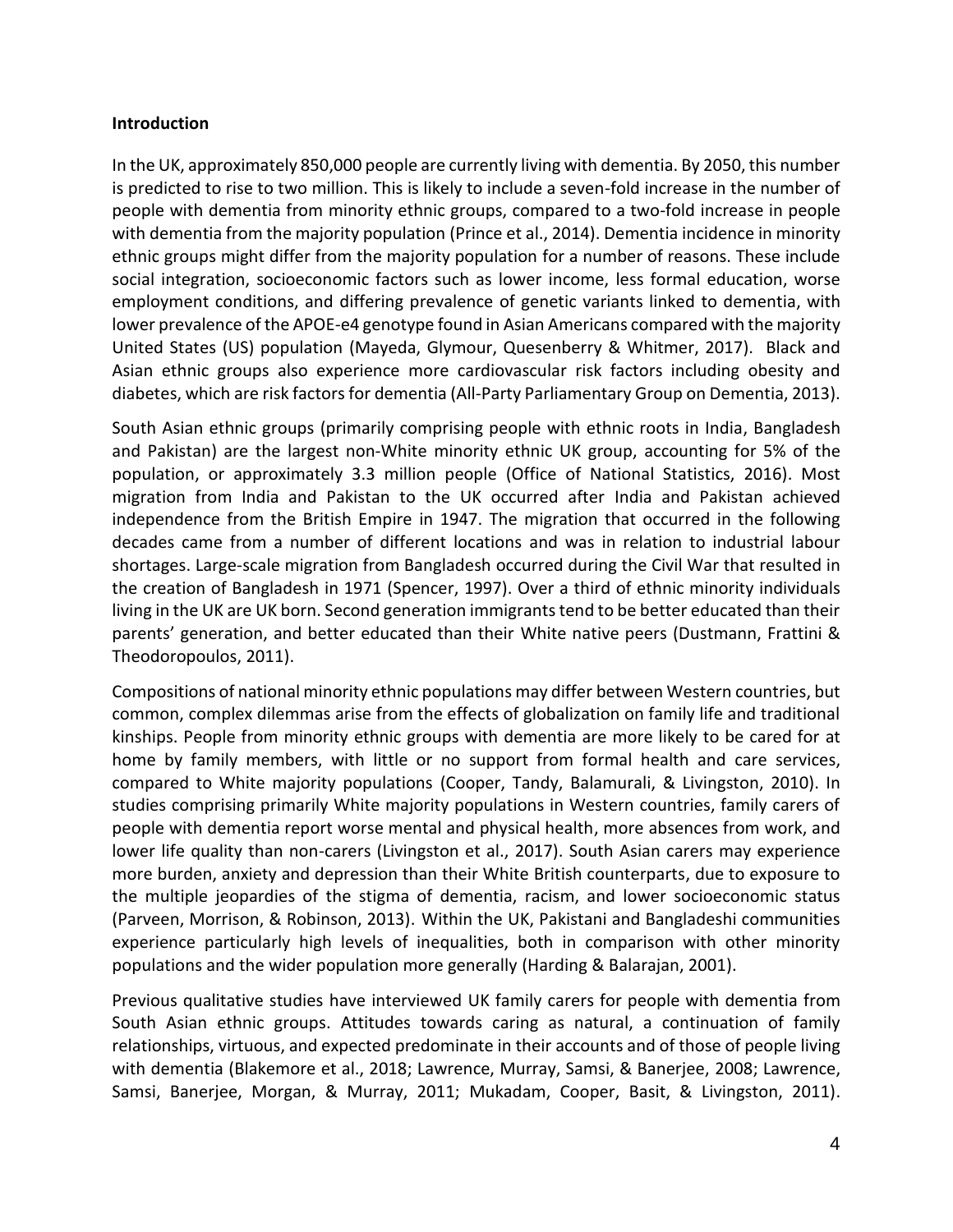However, previous assumptions that minority ethnic communities require less health care services due to their cultural values are now being challenged. A recent report concluded that although many minority ethnic carers feel culturally obliged to provide care, this does not mean that they feel willing or prepared to do so (Parveen & Oyebode, 2018).

Stigma, fear and mistrust of formal services have been cited as possible explanations for the low rate of help-seeking from formal services reported in South Asian, and other minority ethnic communities (Blakemore et al., 2018). Fear of a move to long-term care may also prevent minority ethnic families or individuals with dementia from seeking help from formal services (Blakemore et al., 2018). South Asian family carers may be more likely to conceptualise dementia as a natural aging process, possibly as an attitudinal response to the stigma associated with dementia (Lawrence et al., 2008). Several studies have found low levels of knowledge about dementia in UK South Asian communities, as well as beliefs about causation that attribute blame to the care recipient (Hossain & Khan, 2019).

Like other diaspora groups, people of South Asian ethnicity living in the UK find meaning and identity from their cultural and ethnic heritage (customs, tradition, religion and language) and from their nationality and British norms, values and heritage (Dey, Balmer, Pandit, Saren, & Binsardi, 2017). Kitwood's model of personhood described dementia as a socially embedded phenomenon, with functioning and wellbeing determined by interactions of a person's neurological impairment and their social environment (Kitwood, 1997). Migration is also a socially embedded process that depends on and creates local and transnational social networks. Previous research on transnational kinship ties has predominantly focused upon those of 'economically productive' age or the care of dependent children. Their influence on the care and support of older relatives both 'at home' and in the country of migration are less well studied (Victor, Martin, & Zubair, 2012). Intergenerational differences bring further complexity, with the potential for different values and cultural identities determining care recipients' and carers' expectations (Lawrence et al., 2011).

In this paper, we aim to explore the experiences of South Asian family carers for people with dementia in the UK, purposively recruited to encompass a range of migration, economic and cultural experiences. While previous work in this area has reported carers' understanding of and attitudes to dementia and dementia caring, we sought to understand how carers' cultural identities, values and experiences influenced their experiences, negotiation of the caring role and relationship with services. Previous work in South Asian communities described a tendency to access formal health and social care services as a "last resort" (Victor, 2014). By recruiting family carers who were in contact with health and/or social care services, we sought to understand how South Asian family carers engaged with formal services experienced and used them.

# **Design and Methods**

The study was located within a critical realist position (Houston, 2001) seeking to understand the lived experience of how family carers from South Asian backgrounds perceive their role as carers of relatives living with dementia. London (Camden and Kings Cross) Research Ethics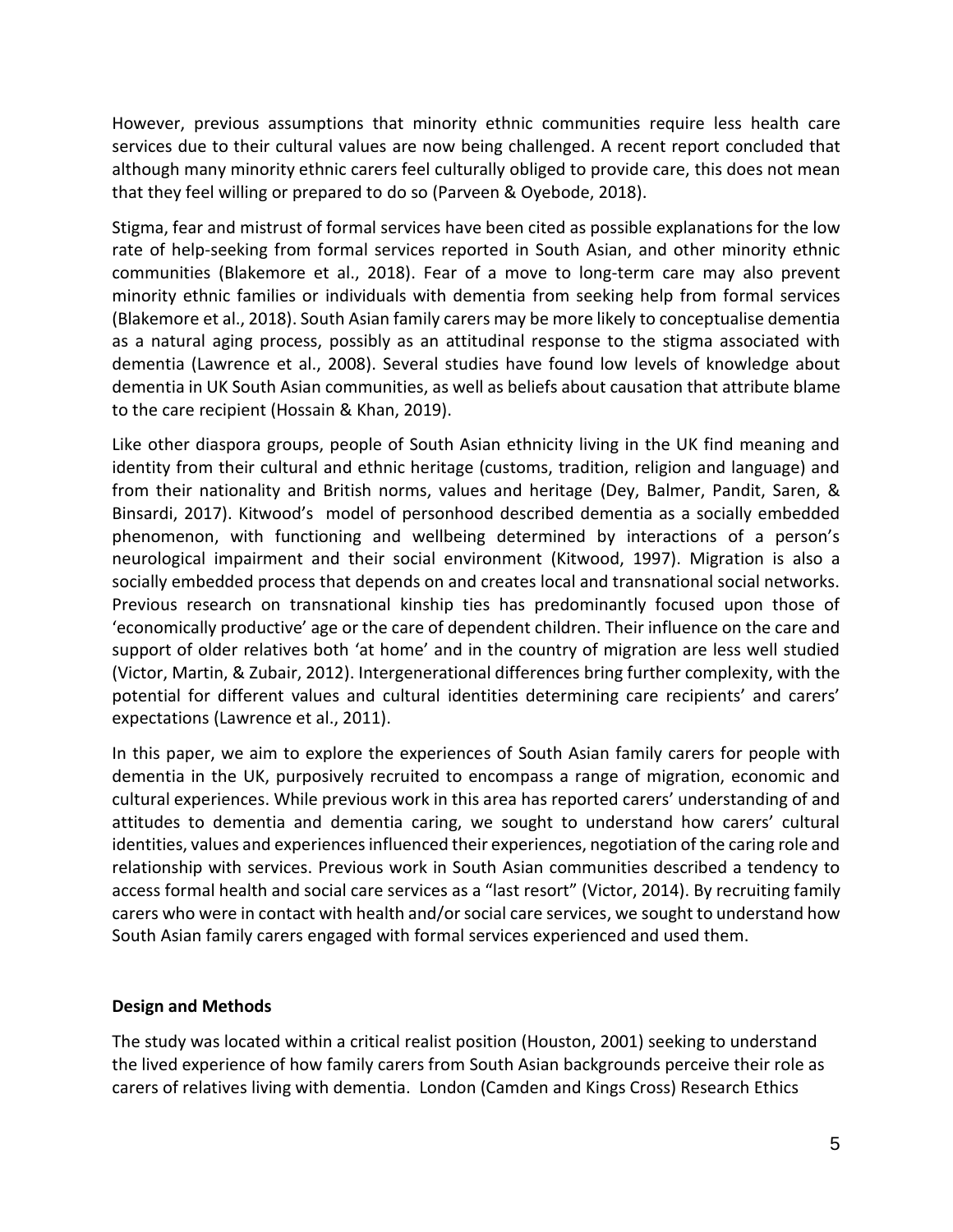Service (reference: 17/LO/1713) and the UK Health Research Authority (HRA) approved the study in November 2017.

# *Participants*

South Asian ethnicity was defined using the British Sociological Society definition and included people who self-identified as Indian, Pakistani or Bangladeshi. We purposively recruited family carers who had at least monthly contact with a care recipient with dementia who was living at home. We recruited from National Health Service (NHS) memory clinics in North London and Bradford, UK and through the researchers' professional contacts. We sought to recruit participants from either gender, a range of marital statuses, ages, educational backgrounds and occupations; people born in the UK and overseas. Recruitment continued until theoretical saturation was achieved.

# *Procedure*

Interviews took place in the homes of the care recipients or family carers. All participants gave written, informed consent. The qualitative interview followed a topic guide (see supplementary material), developed by the co-authors and refined as the study progressed, in response to emerging themes. The guide explored the relationships between people living with dementia, family carers, NHS professionals, wider family or informal networks and the local community. We asked what the family carer felt independence meant for their relative, and what they considered to be the priorities in supporting them to be able to continue living at home for as long as possible. We specifically explored whether and how the culture, ethnicity, language or religion of the family carer influenced their experiences. Interviews lasted on average 60 minutes and participants' were offered a £20 voucher for their participation.

# *Data Analysis*

All interviews were digitally recorded, anonymised and professionally transcribed by an external company. We used QSR International's NVivo 11 software (QSR International, 2015) for qualitative data analysis and took an inductive thematic analysis approach following the analysis steps identified by Braun & Clarke (Braun & Clarke, 2006, 2012): familiarisation with the data; generation of initial codes; search for themes; reviewing themes; defining themes; and write up of results. A. Burton and R. Herat-Gunaratne independently read each transcript and coded the transcripts into meaningful fragments to include all instances where culture, religion, language or ethnicity were discussed in relation to the participant's role as carer, or their relationship with services. These initial codes were labelled e.g. "reluctance to use care homes" and "importance of culturally specific food". The codes were then reviewed by and discrepancies discussed with N. Mukadam and C. Cooper. We used the constant comparison method to identify similarities and differences in the data and to organise the codes into a coding frame. Analytical activity ran in sequence with data collection with emerging codes and themes informing further interviews and modification of the topic guide.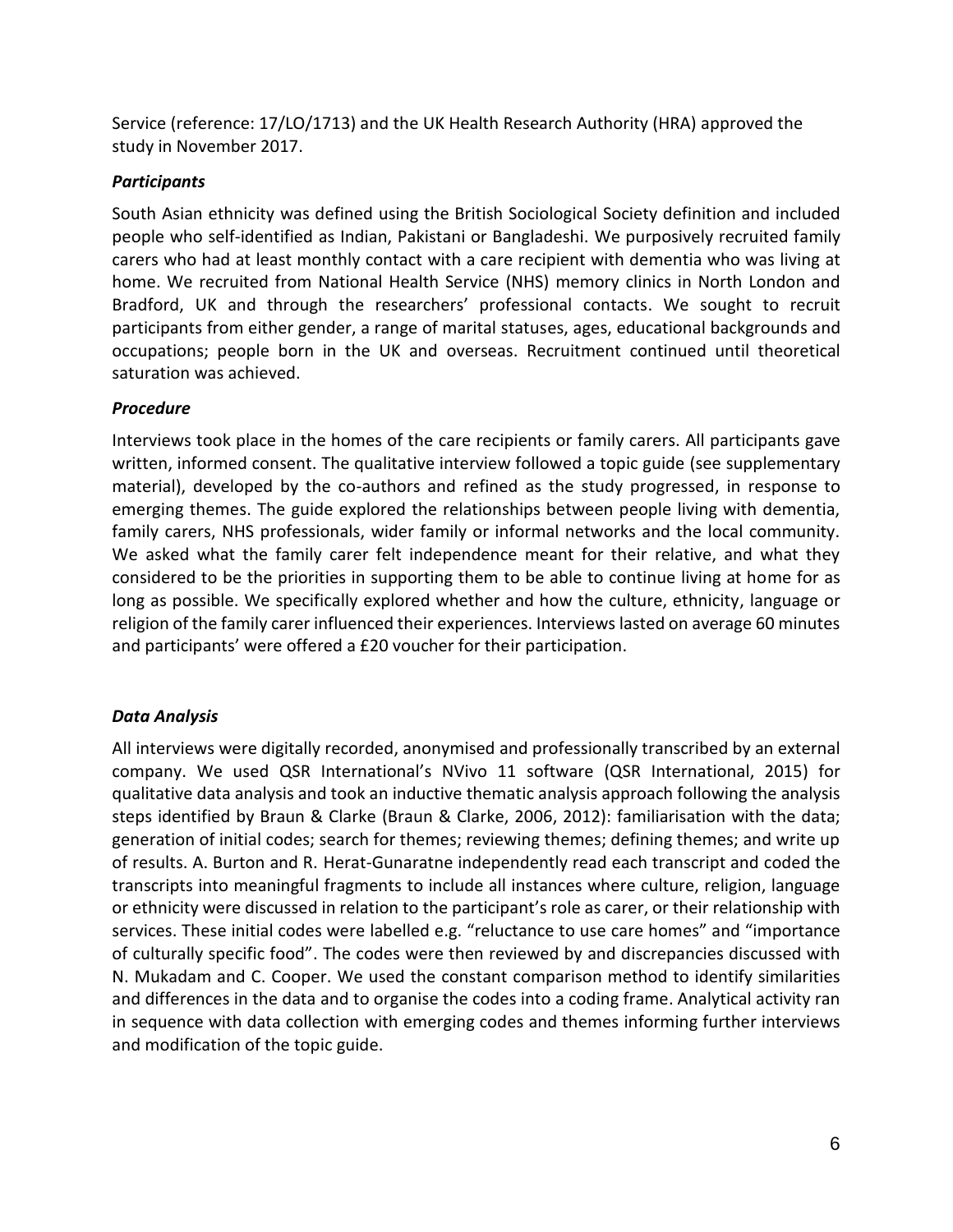## **Results**

## *Participants and Demographics*

17 family carers were approached for the interview. Ten completed interviews (58.8% response rate), six declined and one was not eligible as they were not from a South Asian background. Of the ten interviewed family carers, eight were recruited from London (seven from NHS memory clinics and one from a professional contact at University College London), and two from an NHS memory clinic in Bradford.

Mean age was 49.4 (range 32 to 69); there were three daughters, four sons, two wives and one husband of the care recipient. Half (n=5) were female. Six were of Indian ethnicity, and four were Bangladeshi. Half (n=5) were born outside the UK and they had spent a mean of 34.2 years living in the UK. One was educated to primary school level, three to secondary school, three to degree and three to postgraduate level. Six had been caring for the care recipient for 1-3 years and four for more than 10 years. Seven were employed, one unemployed and two were retired. Seven lived with the care recipient. Seven owned their home and three rented their accommodation. Eight were married or cohabiting, one was divorced and one was widowed. Half of their relatives with dementia were in receipt of home care, three accessed day centres or dementia cafes and one family carer described nurses visiting their relative's home twice daily to administer medication, while two family carers relied solely on informal family support networks. Nine family carers described receiving support from informal networks including family, friends and neighbors. All participants spoke English with sufficient proficiency to conduct the interviews in English. Table 1 lists the ethnicity and relationship to the person living with dementia for each recruited family carer.

# *Themes*

Four main themes emerged from the interviews, which we describe with subthemes below. These were: 1) expectation and duty to care, 2) expectation and duty to care as a barrier to accessing formal care, 3) culturally (in)sensitive home care, and 4) support from informal care networks.

### *Theme 1. Expectation and duty to care*

The family carers spoke of a natural expectation and duty to care for their parents and of caring in terms of reciprocity for care that they had received or observed in earlier years. This duty of care was perceived to be at odds with the individualistic Western culture in which they had been brought up.

> *"So, talking about the background they are from, there is an expectation now that we could have been quite selfish, or sort of absorbed the Western way of life, as we have chosen to raise you in this Country, but we made a conscious decision to not do that, and we basically invested all of our life savings in you. Now it's over to you" Carer three, Bangladeshi, son*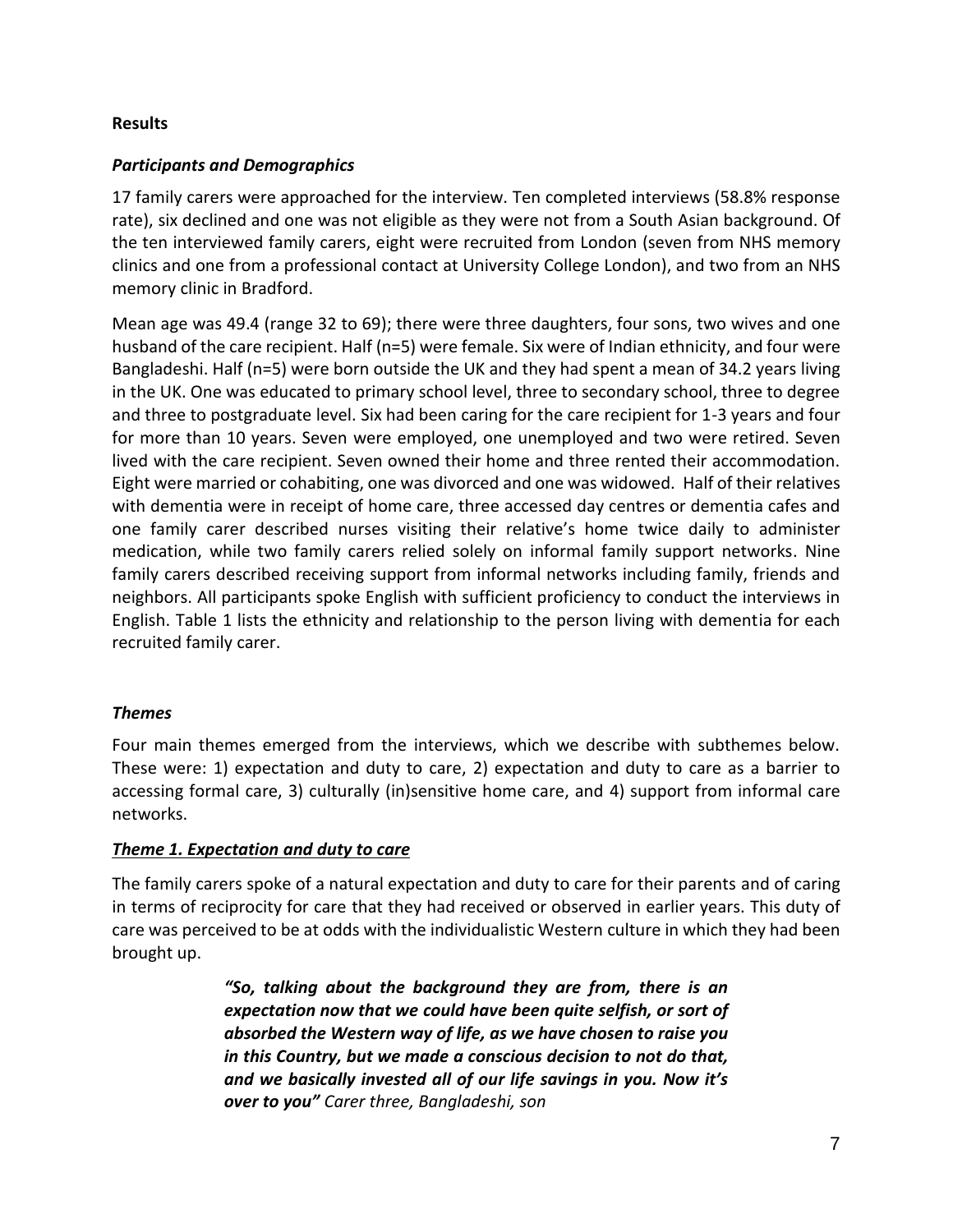*"When I was little I had seen back home my mum and my uncle, my everyone, how they used to look after my grandma and granddad and I was little. I was about four, five and I used to do stuff for them. Giving some water probably, so growing up I have seen that not much but I have seen that this is how it is" Carer four, Indian, daughter*

Most of the family carers said that they did not want their relative with dementia to move to a care home, even towards the later stages of illness progression.

> *"You know, the fact that… We know, at least from seeing other people, that if she were put into a care home or whatever she'd probably go downhill much quicker". Carer two, Indian, husband*

One participant noted that the word "care home" did not exist within their community. The theme of giving back to your parents was seen in the same context.

> *"…no such word existed. This is testament to the culture and the community from which they derived." It is an expectation and a belief that we bore you at young age, raise you to manhood, and then you return onto us the favor till death do us part" Carer three, Bangladeshi, son*

This duty and expectation could come at a high personal cost with some carers relating how this commitment to caring for their relative had led to the end of employment or relationships or would lead them to give up employment if their relative's health deteriorated:

> *"In the end, if they say I can't work, I have no choice, I will say, okay, yes, because family comes first. So I will look after him, and I will stay with him, and I will go around with him. Yes" Carer nine, Indian, wife*

> *"Before I used to manage, just me and him. My son was working in [location], as an investment banker, but then one day he came and then he noticed I'm struggling with him, so he left the job and came here to look after both of us". Carer ten, Indian, wife*

> *"I have lost the partner. What can I do about that? I'm not, not going to go with my parents. My priorities were straight, because essentially it was find a solution for them, if you want to be with me, she essentially made me pick, and I said there's the door, you know. These are my parents. So that's how it ended." Carer three, Bangladeshi, son*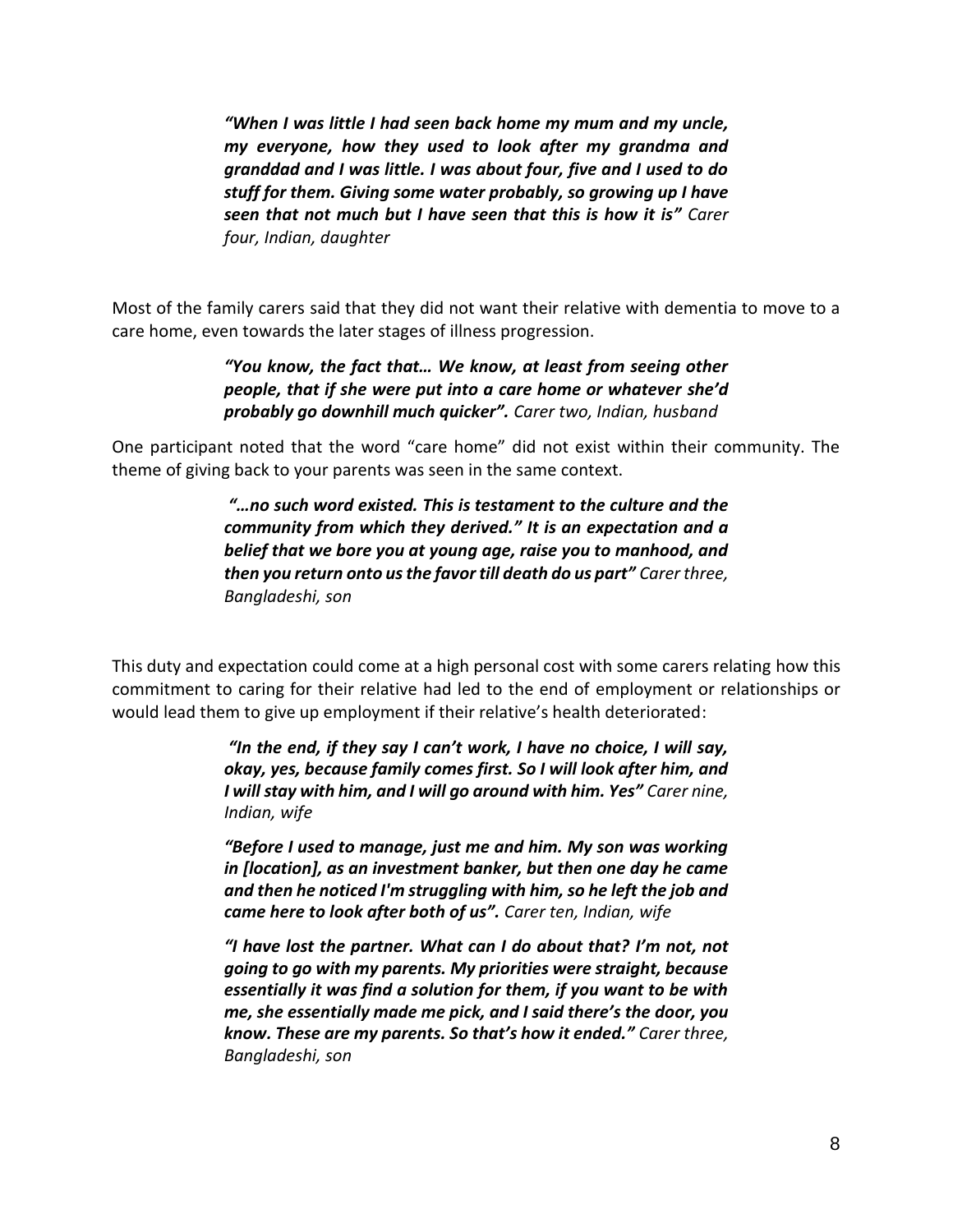## *Theme 2: Expectation and duty as a barrier to accessing formal care*

#### Subtheme A. Family carer reluctance to accept formal care

Carers spoke of the difficulties caused by these cultural expectations to manage care without formal support, including a reluctance to seek help at an early stage when difficulties may be less severe.

> *"Because I think the problem is that you also see relatives say I'm doing this all on my own. But there's a sense of a badge of honour that no, I don't need carers or I can cope and they don't realise the bigger picture. So I think it's important that not only do you have professionals bring that to their attention, but also that they can speak to other carers. To try and sort of see the potential benefit of doing so at an early stage, I think any intervention you can start at the earliest possible stage is best" Carer one, Indian, daughter*

The expectation to manage led to burden and guilt. One participant considered how accessing a psychosocial support programme might have helped them cope.

> *"I really needed something like that because I have suffered so much with guilt you know, and if I'd had something like that to help me to cope, I just, it obviously would have been… Hopefully I would have coped better and I would have had a better relationship with my mum" Carer one, Indian, daughter*

### Subtheme B. Care recipient reluctance to accept formal care

While half of the participant's discussed accessing home care services, some family carers who had asked for help from formal services faced dilemmas in receiving it. This included a reluctance of care recipients to receive some elements of formal care, preferring their families to provide their care:

> *"I don't know how she's going to react to someone from outside coming and taking care of her. Because she knows, like, her own children are there, her daughter-in-law is there" Carer five, Bangladeshi, son*

> *"So, it's very difficult. She basically refused their assistance in that spectrum. Furthermore, when that interview took place, she basically quite proudly boasted, that my son, they make my food even better, I don't need your help. So whilst we appreciate the compliment, it also creates another job, doesn't it?" Carer three, Bangladeshi, son*

> *"So, this was my first experience of having so many carers and they weren't Indian, you know, as I was saying, they were all from*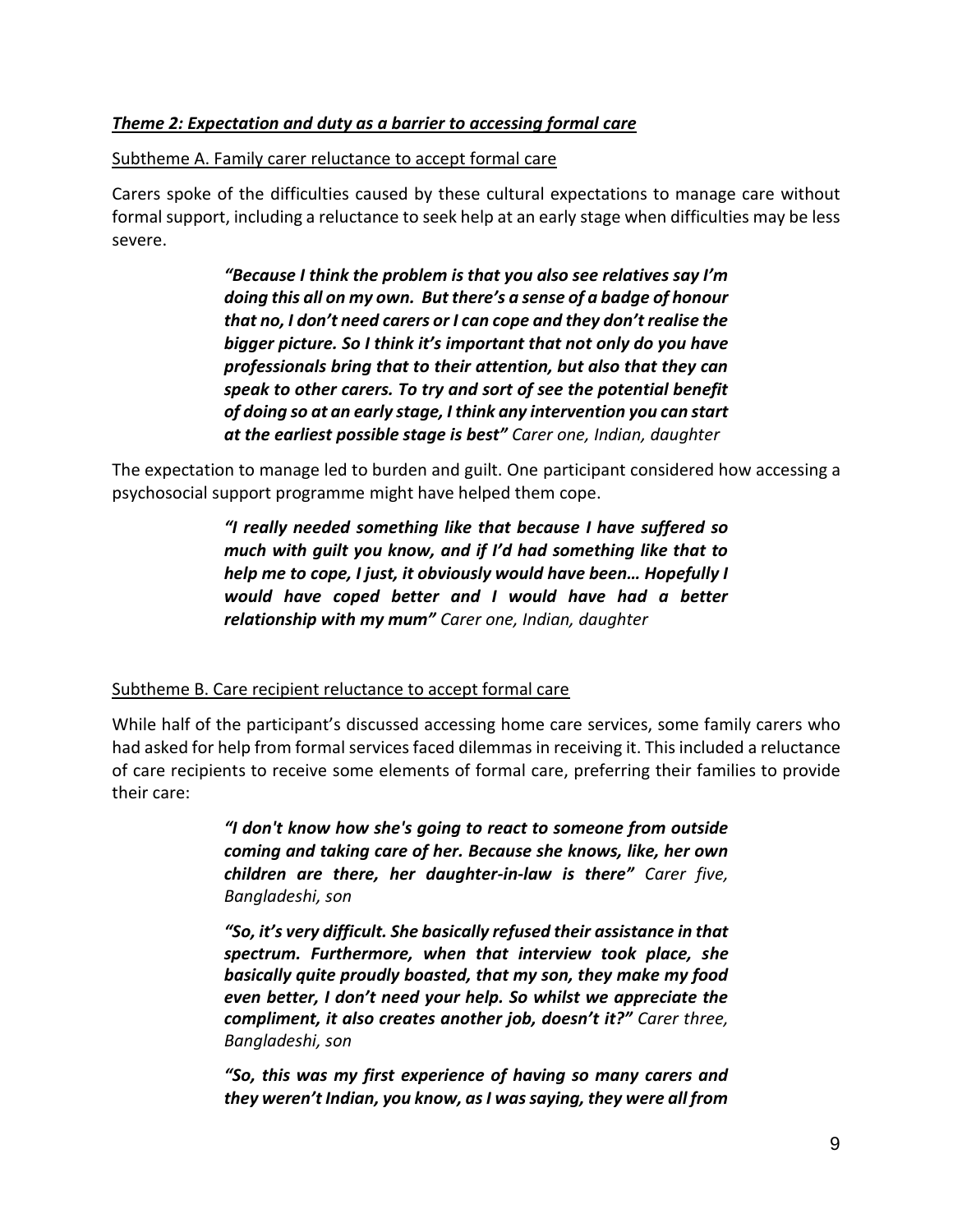# *different… And you know, they were all kind people, but my mum would always favour me. She'd say [name] will do it, you know, she'd say you go home, you go home" Carer one, Indian, daughter*

For some carers however, the negative impact of being the only acceptable carer to their relative was balanced by a sense of purpose and enjoyment of the time that they spent with them. This often involved discussions and activities tied up with cultural heritage and traditions from their relative's younger self.

> *"She was a head cook at an Indian restaurant back in the 60s and was an exceptional cook in her time. And she doesn't cook any more but that's partly down to mobility and partly down to losing track part way through. But if we cook together and she, kind of, directs and supervises and I cook she remembers most of it actually. So that's her long term memory kicking in rather than her short term. If I, say, talk about the recipe and what do you add, she can actually say most things just like that, you know, for cooking a variety of curries" Carer seven, Bangladeshi, son*

> *"He was born in 1938, so we're talking seven years before World War II ended. He has some amazing stories my friend, from the '50s and '60s, and randomly, very randomly, they will just erupt from him. I don't know where they come from in his brain, I don't know how they arrive, but he will tell me stories, of once in 1964 his favourite Bollywood actor, he went to a cinema in Lahore or something like that, and he had to pay a touter just to get a ticket to get in to watch it" Carer three, Bangladeshi, son*

# Subtheme C. Service organization as a barrier to accepting formal care

One carer felt penalized for his decision to move in with his parent, as service provision was subsequently reduced. The request to reduce the care after he moved in seemed to tap into a sense of duty and lack of entitlement to services alongside anger due to the imperative to move in with and care for his parent. This might be considered more consistent with endemic UK values.

> *After some time. They got in touch with me and they said we've observed that you are in the house with them in the evening, we are under the cosh, budgets, unfortunately we cannot send someone in the evening, can you manage that yourself?..... If they are going to reduce it from three to two (visits a day), I'm still grateful. Beggars can't be choosers. If you can't, then fine. They're my parents. I'll manage it. Carer three, Bangladeshi, son*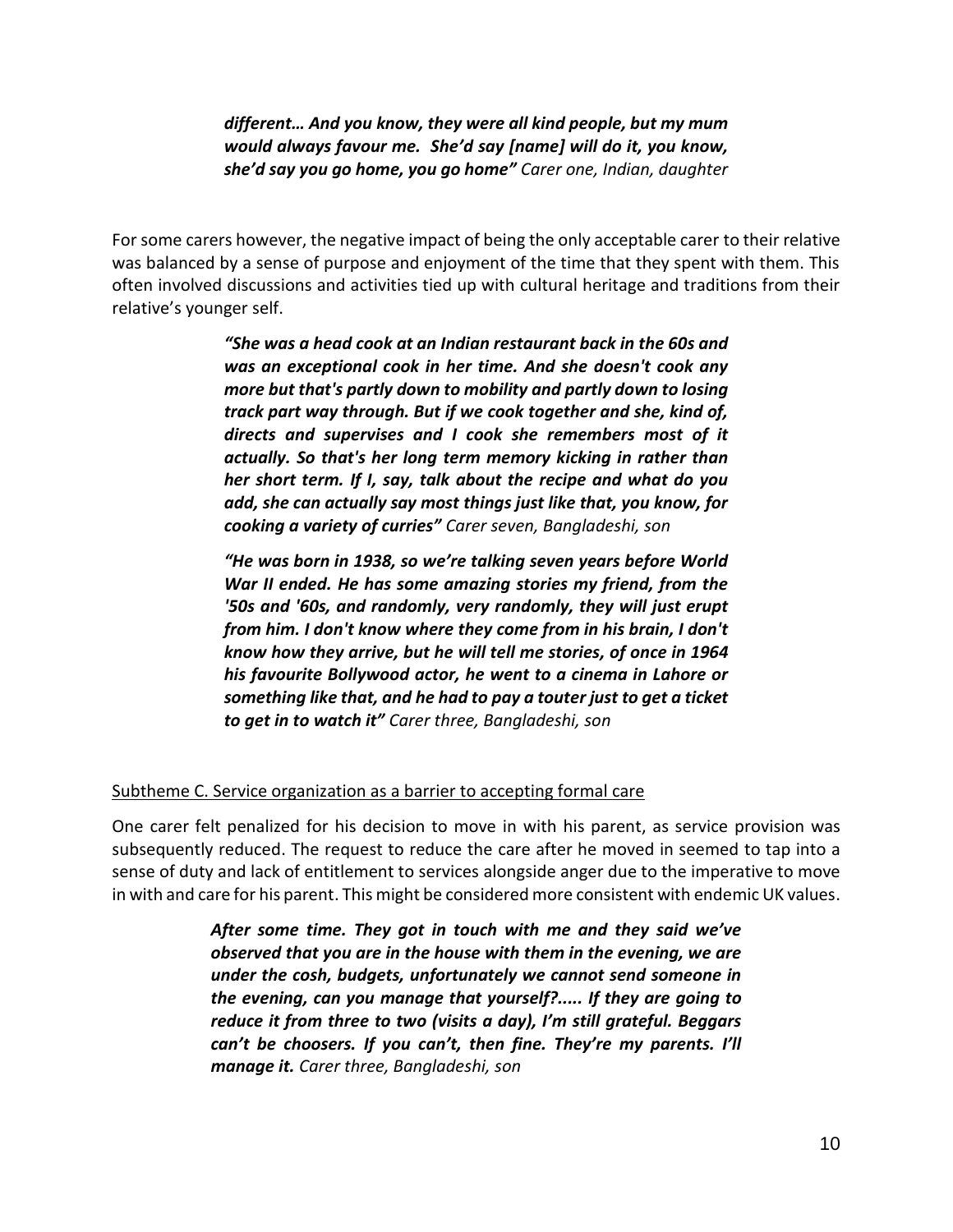## *Theme 3: Culturally (in)sensitive care*

For carers and care recipients who had formal support at home, culturally competent care delivery was understandably very important. For many it worked best if the home care worker was from the same ethnicity or country, and critically if they spoke the same language.

> *"Her mother tongue is Bengali, and she doesn't understand Spanish or English. That's a big difference. So that person has to know that language" Carer five, Bangladeshi, son*

For some family carers however, finding a home care worker who spoke the same language as their relative was a challenge.

> *"The care agency didn't have that many Asian carers anyway, let alone Gujarati speaking ones. So, it was very difficult, and if I tried to get carers from other countries, like English speaking ones, or you know, I had a French carer. And it didn't, you know, mum wasn't happy with that." Carer one, Indian, daughter*

However for one carer, culturally specific care was accessible when needed.

*"I think at the moment we are getting a sitting in service and that's quite helpful because when they come, and we get a sitting in service from someone like a company that you know, Bengalese speaking person, not all the carers have it so, especially we, you know, sitting in service twice a week so she can go out." Carer seven, Bangladeshi, son*

A perceived lack of understanding by home care workers of the cultural importance of food was also identified as a barrier to seeking support from home care services for some family carers.

> *"It's that people are set in their ways and it's a different sort of food. So, you know, if somebody came to cook for him, it wouldn't be the same home cooking that he's used to. You know, spicy food and all that. It won't be, like, sausage and mash or something like that. So, it's not going to be convenient for him, also, to have that diet for him. So, home cooking is the best" Carer six, Indian, daughter*

For some family carers it was more important that home carers respected and understood the cultural background of the care recipient rather than being from the same ethnic background.

> *"But, actually, some of that food culture and calling her mum and that whole Eastern respect, South Asian respect, is an important aspect, I think, of how she operates as a person" Carer eight, Indian, son*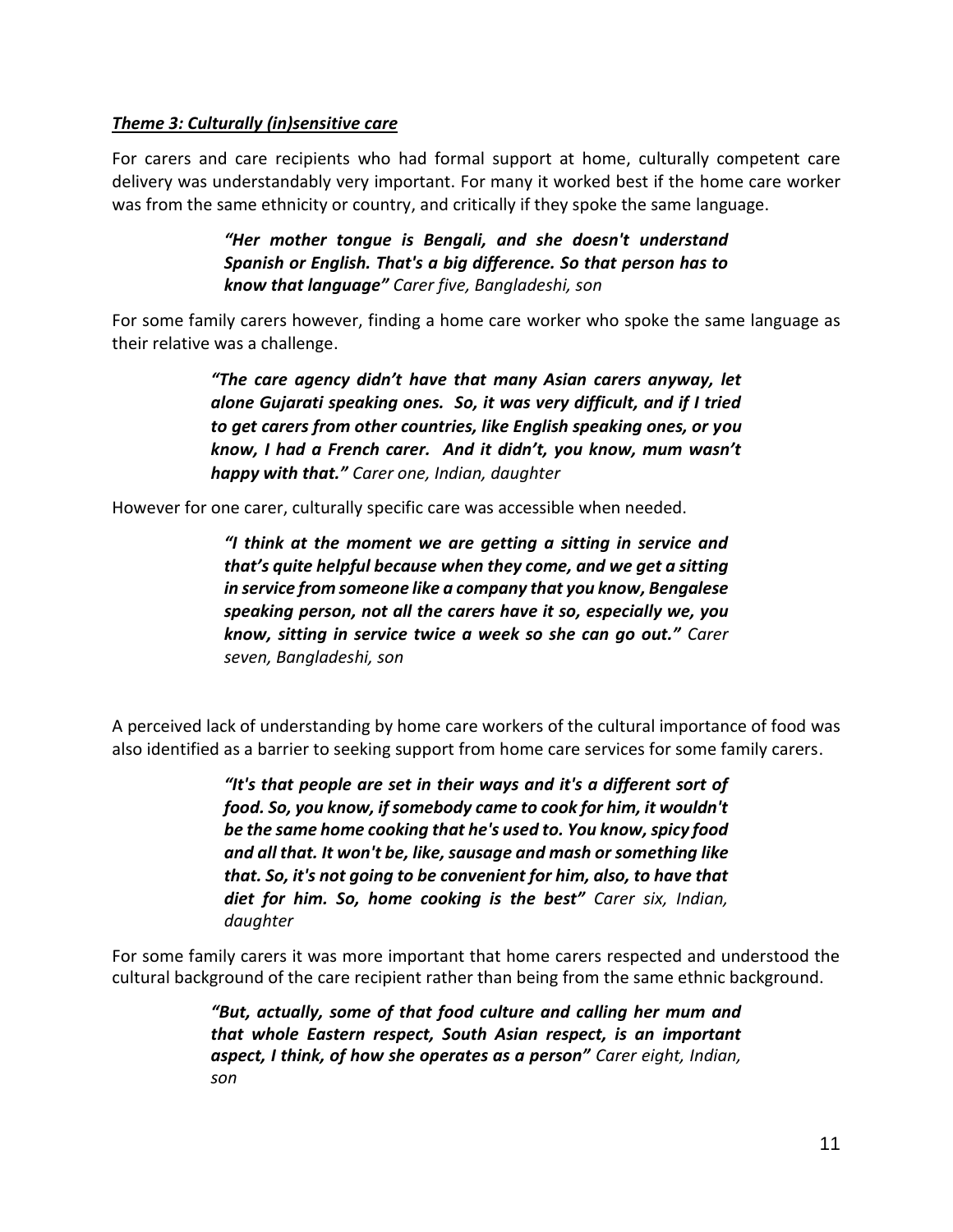A lack of culturally relevant support offered to carers was also a barrier to accessing formal care, particularly for sons who were involved in caring for their mothers.

> *"And the [Name] programme just assumes that the carer will do this for their mother, for example. But actually, maybe, doesn't understand the cultural sensitivities of things like that" Carer eight, Indian, son*

An awareness that in most care homes, Western cultures would be dominant was also a barrier for some to considering residential care:

> *"…care homes they don't overly cater for the South Asian context and there's less people, I'm all for a multi-cultural but it would be great to have some more people from a similar culture so you have that connection" Carer eight, Indian, son*

# *Theme 4. Support from informal care networks*

The importance of the informal care network was described by the majority of participants as preferable to solely relying on formal care. This network included the immediate and wider family, friends and neighbors. One carer described the importance of their partner being involved in current care arrangements.

> *"So a few times a week she will come here and she will make food that my mum and dad are familiar with, from the Asian continent, you know, dhal, rice, lentils, chapattis, sort of vegetable sort of mixes, and then she will leave these curries, if you like. We have essentially got a second fridge on the balcony, and then we will stock it up with food" Carer three, Bangladeshi, son*

Participant's spoke about how neighbors and family friends from the same cultural background helped support the care recipient to live at home.

> *"In our culture and where we are from, we are all family people and extended family and outsider as well, but we still think they are part of our family. For example, the neighbor, we have a few of them actually and they are not our relatives or anything…. She is now there looking after her and taking care of her" Carer four, Indian, daughter*

> *"So we've got an arrangement where we've now got a family friend that lives in the house with her. And it's a family friend rather than a member of the family" Carer eight, Indian, son*

These informal carers were perceived as more acceptable to the care recipient and family, and more able to provide culturally appropriate care than formal providers: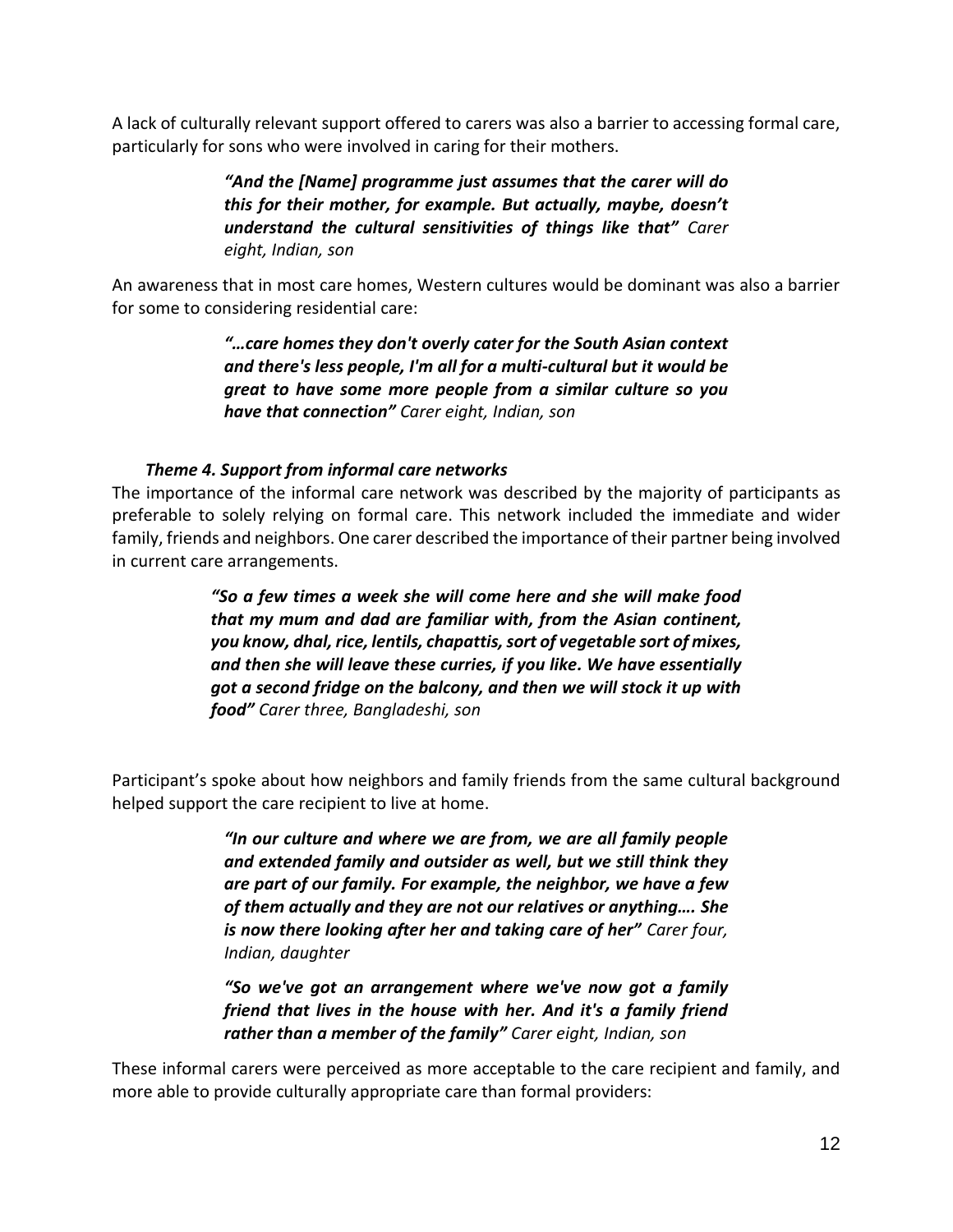*"I recognize that because my parents are from the Asian subcontinent, they have certain needs which actually my partner fulfils better than any paid service or home carer, anybody else would do" Carer three, Bangladeshi, son*

*"I think, both myself and my mother, we wouldn't want, like, a full time carer or something, because we don't want somebody around stranger to us as well all the time. She wants to manage as much as she can, but obviously so do I" Carer six, Indian, daughter*

When successful, the informal care network was described as collaborative and provided seamless care between multiple family members.

> *"We make sure when I'm working my brother takes the day off. Like, today they're going to work, so I'm at home. And when we both are at work, my wife takes care of her, so someone's always with her" Carer five, Bangladeshi, son*

For many, the wider minority ethnic community also provided an important social resource.

*"She loves the social interaction. There's lots of what we call in the church, aunties, and the elderly ladies and a couple of guys. Mum's very lovely with them and they're exceptionally lovely with her, she loves being around people" Carer eight, Indian, son*

Some participants however felt isolated from their wider community in the UK, but described being part of a supportive informal network when visiting their Country of origin.

> *He thinks people in India, they will come around, say hi. Nobody here to come because we are stuck in four walls. But in India, it's open. People next door, when they go past, they will say, hello, Mr [name], are you okay? You know, they will talk to you in Tamil. [Speaks in Tamil], like that. Carer nine, Indian, wife.*

### **Discussion and Implications**

We identified four main themes describing the caring experiences of Indian and Bangladeshi family carers of people living with dementia at home in the UK. These were: 1) an expectation and duty to care, 2) expectation and duty as a barrier to accessing formal care (with subthemes describing how family carer reluctance, care recipient reluctance and service organization might contribute to this), 3) culturally (in)sensitive care, and 4) the importance of support from informal care networks.

Interviewees' descriptions of familial obligations to care reflect findings from previous studies of strong expectations of intergenerational piety in minority ethnic communities (Lawrence et al.,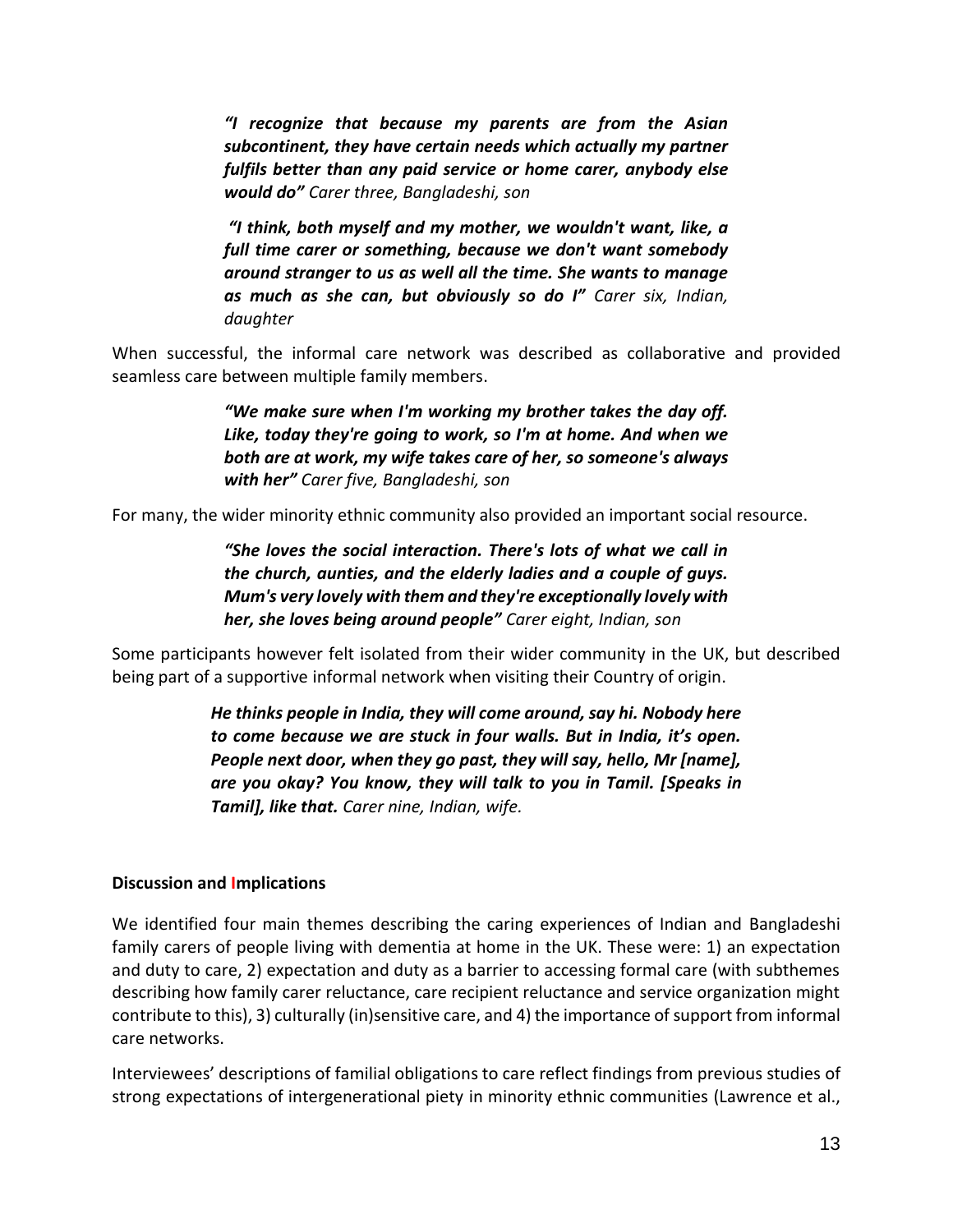2008), Victor et al., 2012). In previous work that recruited from non-NHS sources, acceptance of care in Pakistani and Bangladeshi UK communities was perceived as being "a last resort" (Victor, 2014), and expectations of familial care was linked to a lack of engagement with services (Victor et al., 2012). By contrast, most of our interviewees were supported by some formal care services such as home care or day centres and all had engaged with NHS services for support in diagnosing or managing their relative's dementia diagnosis. Interviewees described a willingness to accept care, provided this could be negotiated with the care recipient and provided care was culturally acceptable. However, carer guilt and sense of duty, reluctance of care recipients to accept nonfamilial care, and experiences that services were not always culturally appropriate – for example, where home care workers did not speak the same language as the care recipient or could not prepare culturally appropriate meals – precluded higher levels of engagement with services.

Our findings illustrate a tension between a state-funded care system obliged to provide care where there is no alternative and family carers who felt culturally obliged to provide care. This was seen in the example of services being withdrawn once a family carer had moved in with his mother, and his acceptance of this situation as his duty. These findings align with conclusions of previous work that services need to support minority ethnic carers to care, rather than presenting services as a substitute to family care (Victor, 2014). A previous study has described how a home care programme for minority ethnic communities in Australia matched home carers and clients for language; this was one strategy in a programme associated with increased client-home care worker engagement (Low et al., 2015).

Interviewees described appreciating formal services received, yet some roles, such as cooking or feeding were considered important duties for the family carer or informal social networks. In Victor et al's (2012) interviews with UK Bangladeshi and Pakistani communities, the community was described as providing help in coping with living in a foreign land, social engagement and support in times of stress, but as an inadequate substitute for support by close family members, particularly the children and the spouse (Victor et al., 2012). In our study, where interviewees were caring for older people with, in the main, high levels of care needs, support from informal networks was often substantial, for example different family members taking it in turns to provide care, or a family friend providing live-in care to an interviewee's relative in their own home. There was a sense that informal networks were substituting for formal services in providing support and respite to family carers, in areas of care, such as meal preparation, where formal services were not able to offer culturally competent care.

Interviewees' narratives described a high carer burden that was only partly alleviated by support from formal and informal networks. Employment roles and relationships were sacrificed due to the primacy of the duty to care. Caregiver strain is the main reason for nursing home placement (Afram et al., 2014) <sup>i</sup>n studies in primarily Western, White majority ethnic populations. The implications of caregiver strain in minority ethnic populations that "have no word for care home" are less clear. In previous work, we have described how the personhood of care home workers may be neglected by a system focused on delivering person-centred, dementia care (Kadri et al., 2018). While the personhood of the family carers interviewed was not in doubt, there were echoes of this previous work in interviewees' narratives. Family carers who provided almost all of their relative's care often saw this as the only available option that met the care recipient's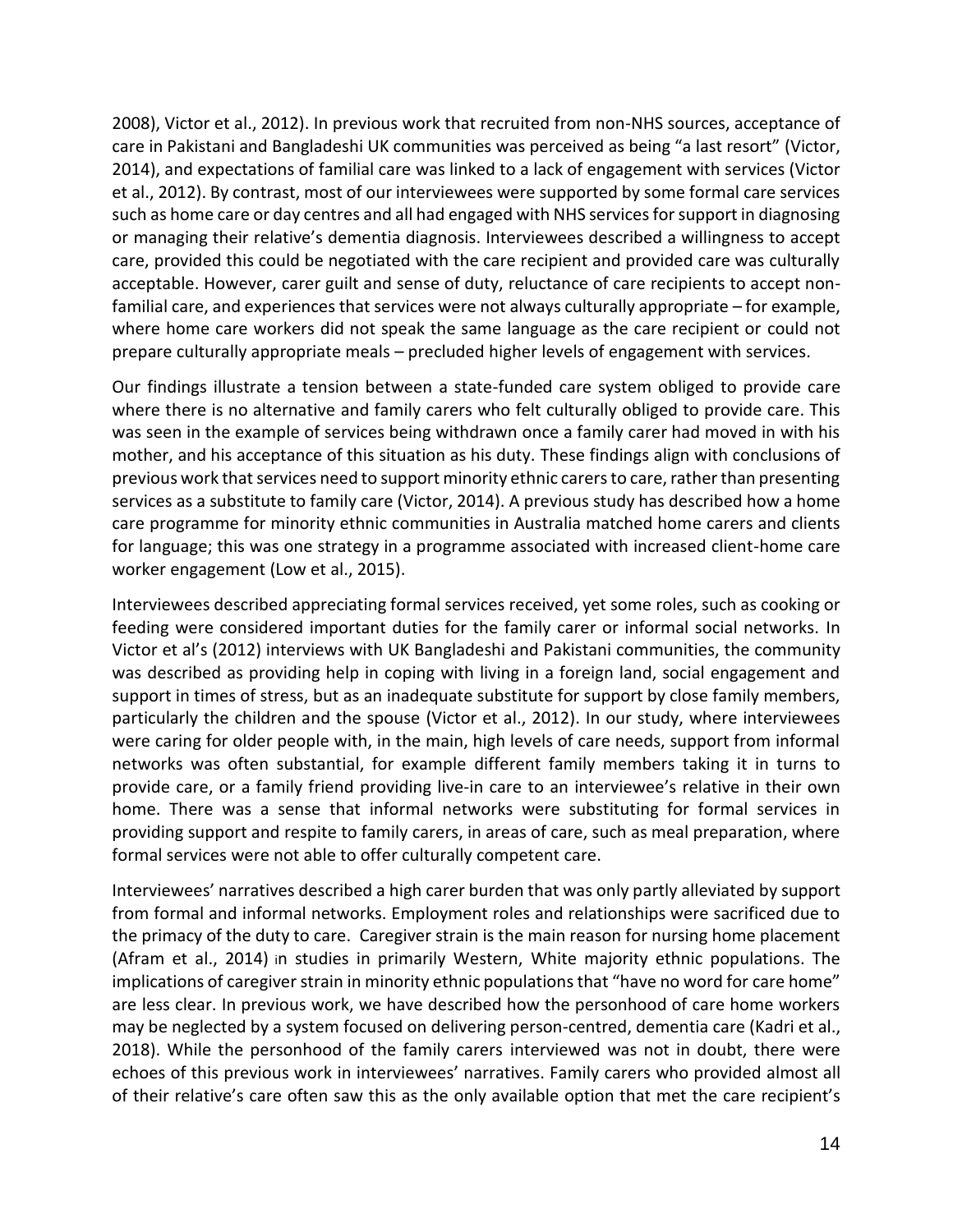needs for culturally appropriate care, yet achieving this often left family carers who wanted a different care arrangement with no recourse to meet their own needs, for example for employment or relationships. These tensions in the transnational caring relationship have also been identified in other cultures and countries, for example in relation to Iranian migrants to Sweden (Torres, 2018).

Our findings suggest that culturally relevant psychosocial interventions and support services could help alleviate family carer burden and stress; by challenging beliefs that seeking help is shameful or contravenes cultural expectations, or providing support to access services that are culturally acceptable to them and the person they care for. Targeted awareness-raising campaigns could help in this too. Our findings also have implications for policies governing minimum standards for paid carer training and training for professionals assessing needs for care support. These should include the cultural perspective of carers who may need more support to express challenges or distress that they are experiencing as a result of caring, and an understanding of how to ensure that care is culturally competent, and how to respond when there are concerns.

Interventions to address the lesser likelihood of people from minority ethnic groups receiving a dementia diagnosis have sought to tackle stigma and perceptions that dementia represents normal ageing rather than illness (Berwald, Roche, Adelman, Mukadam, & Livingston, 2016; Mukadam, Cooper, & Livingston, 2018). The current study is one of the few to explore minority ethnic carers' experiences of post-diagnostic dementia care services. The family carers we recruited from NHS sources may have identified more with Western social norms and values than those in previous studies who were recruited through community sources (Victor, 2014). In addition, there may have been a higher level of acculturation within the current study sample than in previous studies (Meyer et al., 2015; Xiao, Habel, & De Bellis, 2015), as most of the participants were either born in the UK, or had lived in the UK for 30 years or longer. All interviews were conducted in English, so we could not capture the perspective of carers who did not speak English fluently. Previous authors have described a need for ethnic and language matching in research in minority ethnic communities to elicit trust and shared understanding (Victor, 2014), however the interviewers in this study had different nationalities (Sri Lankan and White British) to the interviewees. We were also unable to recruit any participants of Pakistani origin, therefore the information gathered was based only on the views of those from Bangladeshi and Indian ethnic origins.

# **Conclusion**

This study illustrates the tensions faced by a sample of UK Bangladeshi and Indian family carers for people living with dementia at home. Interviewees described tensions between generations with different understandings of familial obligations to care, between carers' readiness to accept non-familial care and formal care systems offering care models they cannot accept; and between a state-provided care system obliged to provide care when there are no alternatives, and family carers who feel a duty to always provide alternatives. Informal social networks often provided valued support, but the cost of caring for those interviewed, in terms of employment and relationship losses was striking.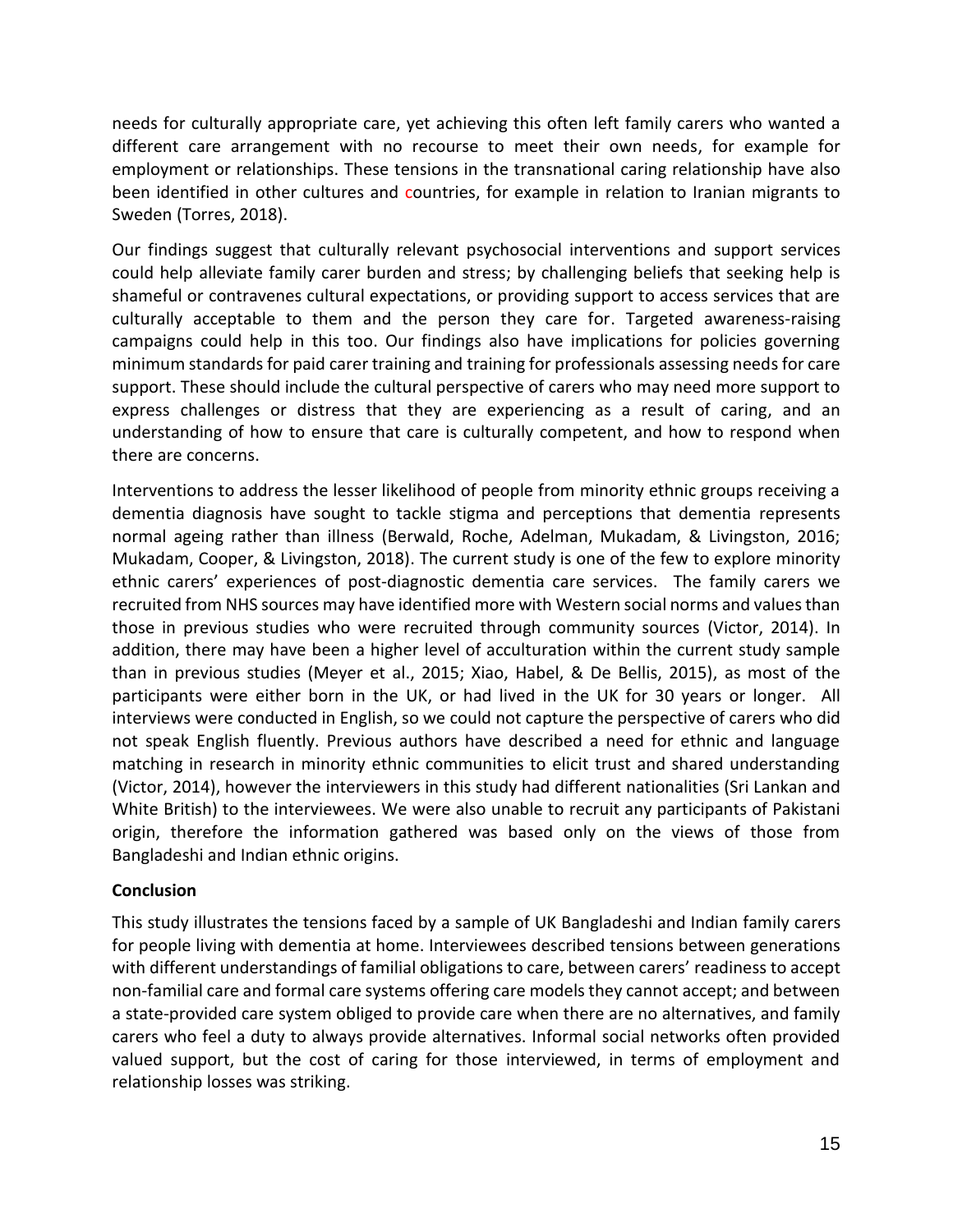#### **References**

- Afram, B., Stephan, A., Verbeek, H., Bleijlevens, M. H., Suhonen, R., Sutcliffe, C., . . . Hamers, J. P. (2014). Reasons for institutionalization of people with dementia: informal caregiver reports from 8 European countries. *Journal of the American Medical Directors Association, 15*(2), 108-116. doi:10.1016/j.jamda.2013.09.012
- Berwald, S., Roche, M., Adelman, S., Mukadam, N., & Livingston, G. (2016). Black African and Caribbean British communities' perceptions of memory problems: "We don't do dementia.". *Plos One, 11*(4), e0151878. doi:10.1371/journal.pone.0151878
- Blakemore, A., Kenning, C., Mirza, N., Daker-White, G., Panagioti, M., & Waheed, W. (2018). Dementia in UK South Asians: A scoping review of the literature. *British Medical Journal Open, 8*(4), e020290. doi:10.1136/bmjopen-2017-020290
- Braun, V., & Clarke, V. (2006). Using thematic analysis in psychology. *Qualitative research in psychology, 3*, 77-101. doi: 10.1191/1478088706qp063oa
- Braun, V., & Clarke, V. (2012). Thematic analysis. In H. Cooper (Ed.), *APA handbook of research methods in psychology, vol. 2: research designs: quantitative, qualitative, neuropsychological, and biological*. Washington, D.C.: American Psychological Association.
- Cooper, C., Tandy, A. R., Balamurali, T. B. S., & Livingston, G. (2010). A systematic review and meta-analysis of ethnic differences in use of dementia treatment, care, and research. *American Journal of Geriatric Psychiatry, 18*(3), 193-203.

#### doi:10.1097/JGP.0b013e3181bf9caf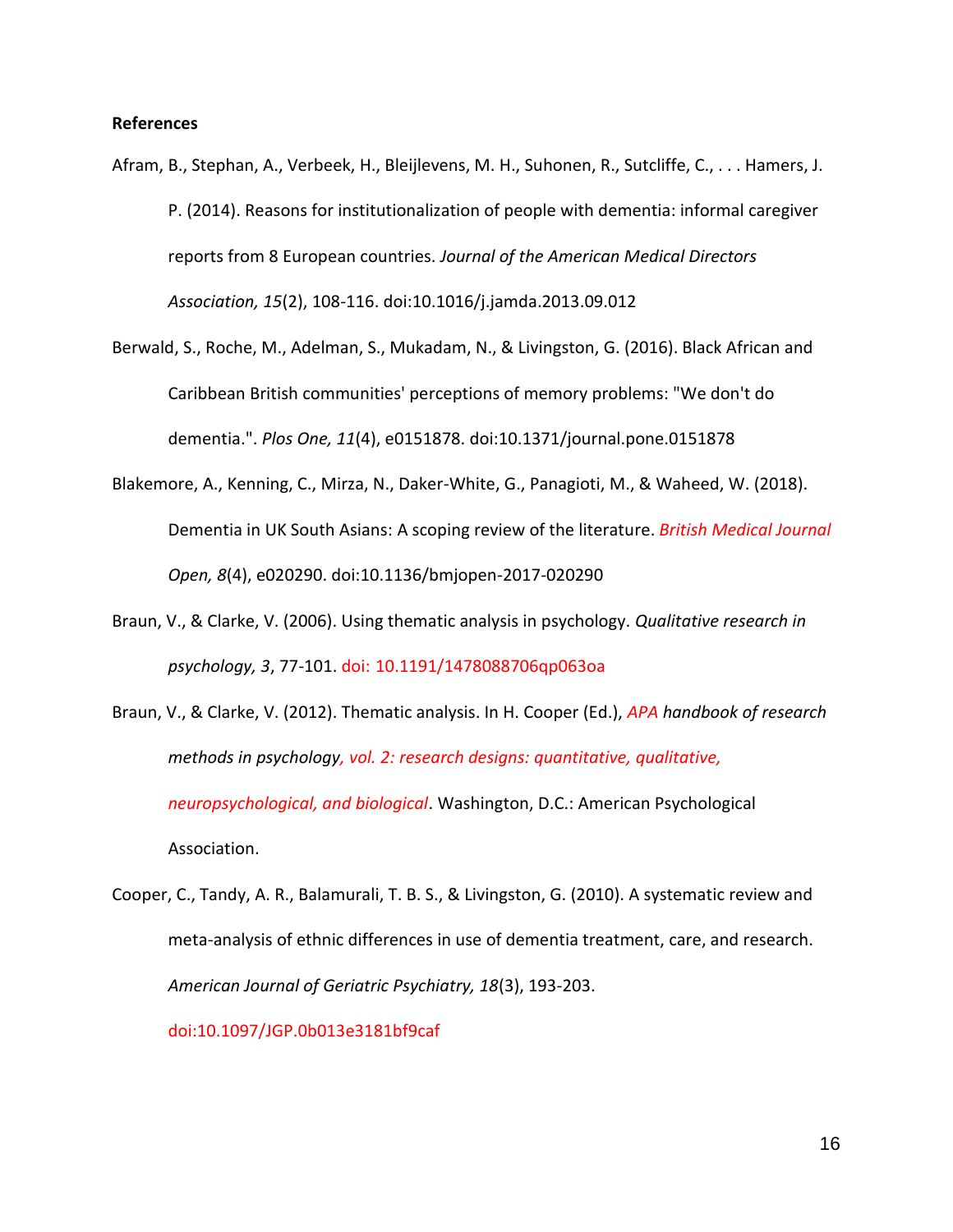- Dey, B., Balmer, J., Pandit, A., Saren, M., & Binsardi, B. (2017). A quadripartite approach to analysing young British South Asian adults' dual cultural identity. *Journal of Marketing Management, 33*(9-10), 17. doi:10.1080/0267257X.2017.1324896
- Harding, S., & Balarajan, R. (2001). Longitudinal study of socio-economic differences in mortality among South Asian and West Indian migrants. *Ethnicity & Health, 6*(2), 121- 128. doi:10.1080/13557850120068441
- Hossain, M. Z., & Khan, H. T. A. (2019). Dementia in the Bangladeshi diaspora in England: A qualitative study of the myths and stigmas about dementia. *Journal of Evaluation in Clinical Practice*. doi:10.1111/jep.13117
- Houston, S. (2001). Beyond Social Constructionism: Critical Realism and Social Work. *The British Journal of Social Work, 31*(6), 845-861. doi:10.1093/bjsw/31.6.845
- Kadri, A., Rapaport, P., Livingston, G., Cooper, C., Robertson, S., & Higgs, P. (2018). Care workers, the unacknowledged persons in person-centred care: A secondary qualitative analysis of UK care home staff interviews. *Plos One, 13*(7).

doi:10.1371/journal.pone.0200031

- Kitwood, T. (1997). *Dementia Reconsidered: the person comes first*. Maidenhead: Open University Press.
- Lawrence, V., Murray, J., Samsi, K., & Banerjee, S. (2008). Attitudes and support needs of Black Caribbean, South Asian and White British carers of people with dementia in the UK. *British Journal of Psychiatry, 193*(3), 240-246. doi:10.1192/bjp.bp.107.045187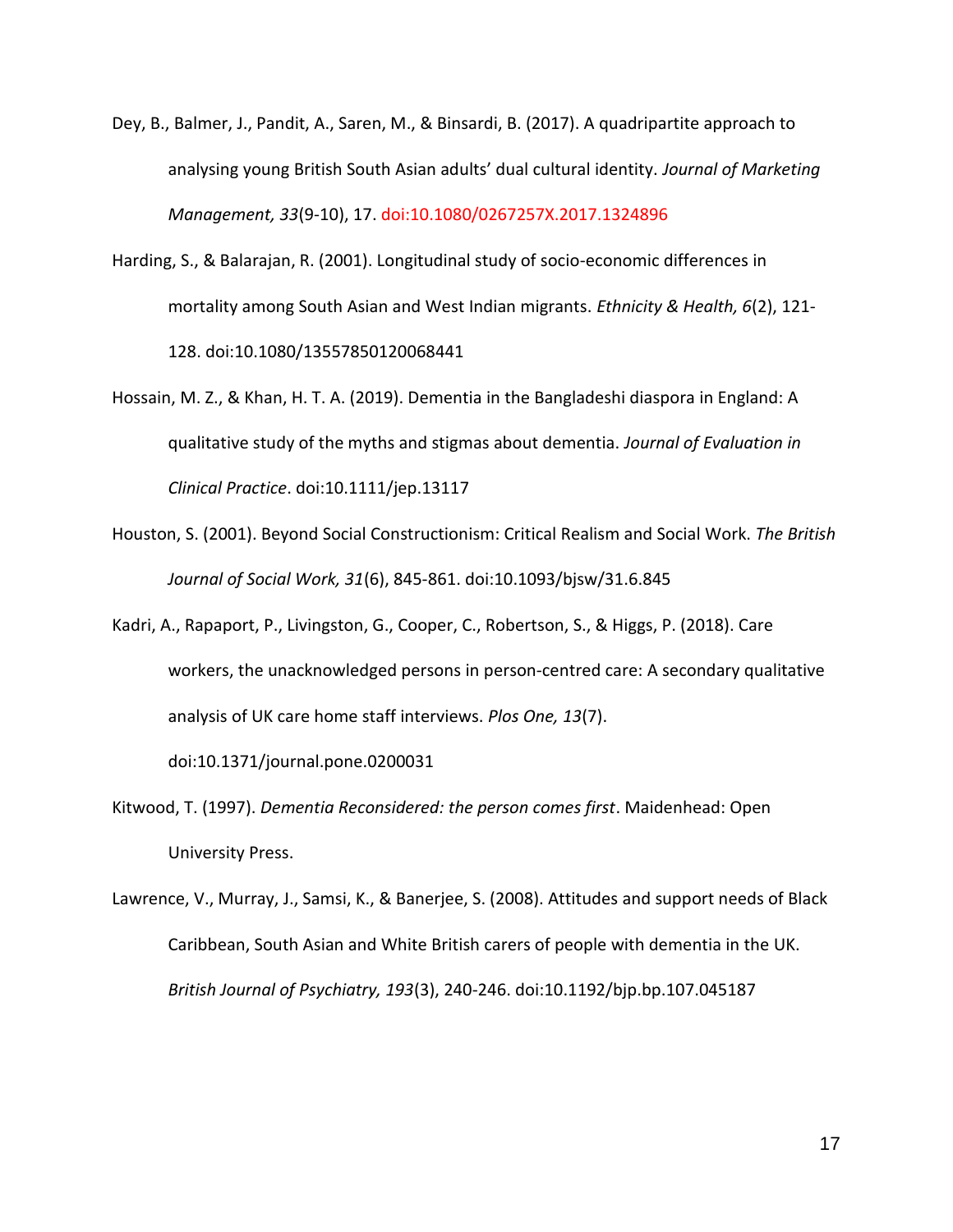- Lawrence, V., Samsi, K., Banerjee, S., Morgan, C., & Murray, J. (2011). Threat to valued elements of life: the experience of dementia across three ethnic groups. *The Gerontologist, 51*(1), 39-50. doi:10.1093/geront/gnq073
- Livingston, G., Sommerlad, A., Orgeta, V., Costafreda, S. G., Huntley, J., Ames, D., . . . Mukadam, N. (2017). Dementia prevention, intervention, and care. *Lancet*. doi:10.1016/S0140- 6736(17)31363-6
- Low, L. F., Baker, J. R., Harrison, F., Jeon, Y. H., Haertsch, M., Camp, C., & Skropeta, M. (2015). The lifestyle engagement activity program (LEAP): Implementing social and recreational activity into case-managed home care. *Journal of the American Medical Directors Association, 16*(12), 1069-1076. doi:10.1016/j.jamda.2015.07.002
- Meyer, O. L., Nguyen, K. H., Dao, T. N., Vu, P., Arean, P., & Hinton, L. (2015). The sociocultural context of caregiving experiences for Vietnamese dementia family caregivers. *Asian American Journal of Psychology, 6*(3), 263-272. doi:10.1037/aap0000024
- Mukadam, N., Cooper, C., Basit, B., & Livingston, G. (2011). Why do ethnic elders present later to UK dementia services? A qualitative study. *International Psychogeriatrics, 23*(7), 1070-1077. doi:10.1017/S1041610211000214
- Mukadam, N., Cooper, C., & Livingston, G. (2018). The EAST-Dem study: A pilot cluster randomized controlled trial. *International Psychogeriatrics, 30*(5), 769-773. doi:10.1017/s1041610217002307

Parveen, S., & Oyebode, J. (2018). *Dementia and minority ethnic carers*. Retrieved from

Prince, M., Knapp, M., Guerchet, M., McCrone, P., Prina, M., Comas-Herrera, A., . . . Salimkumar, D. (2014). *Dementia UK: update*. London: Alzheimer's Society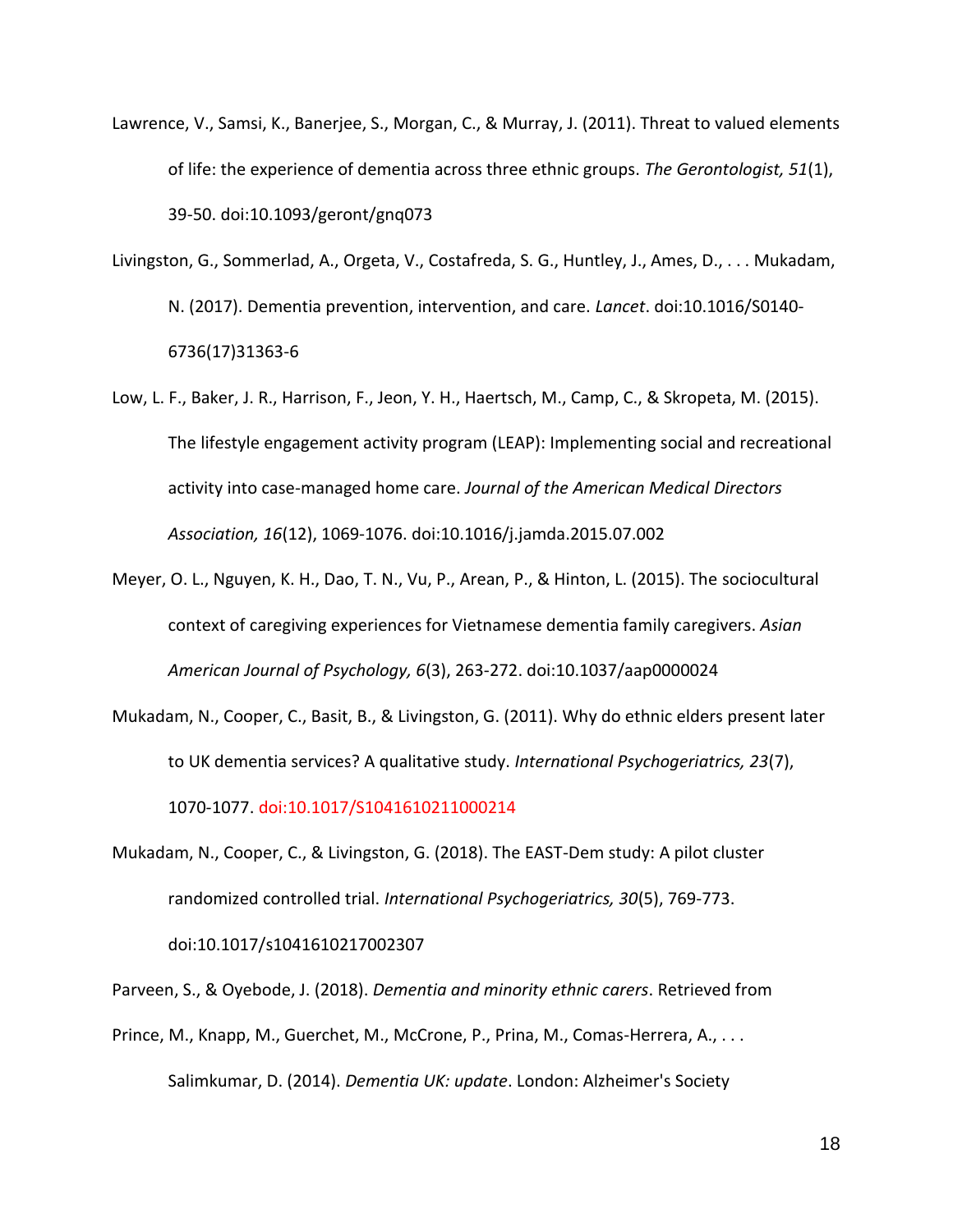Torres, M. (2018). Ethnicity, race and care in older age. What can a social justice framework offer? In S. Westwood (Ed.), *Ageing, diversity and equality: social justice perspectives*: Taylor & Francis Group. doi:10.4324/9781315226835

- Victor, C., Martin, W., & Zubair, M. (2012). Families and caring amongst older people in South Asian communities in the UK: a pilot study. *European Journal of Social Work, 15*(1), 15. doi: 10.1080/13691457.2011.573913
- Xiao, L. D., Habel, L., & De Bellis, A. (2015). Perceived challenges in dementia care by Vietnamese family caregivers and care workers in South Australia. *Journal of Cross Cultural Gerontology, 30*(3), 333-352. doi:10.1007/s10823-015-9264-y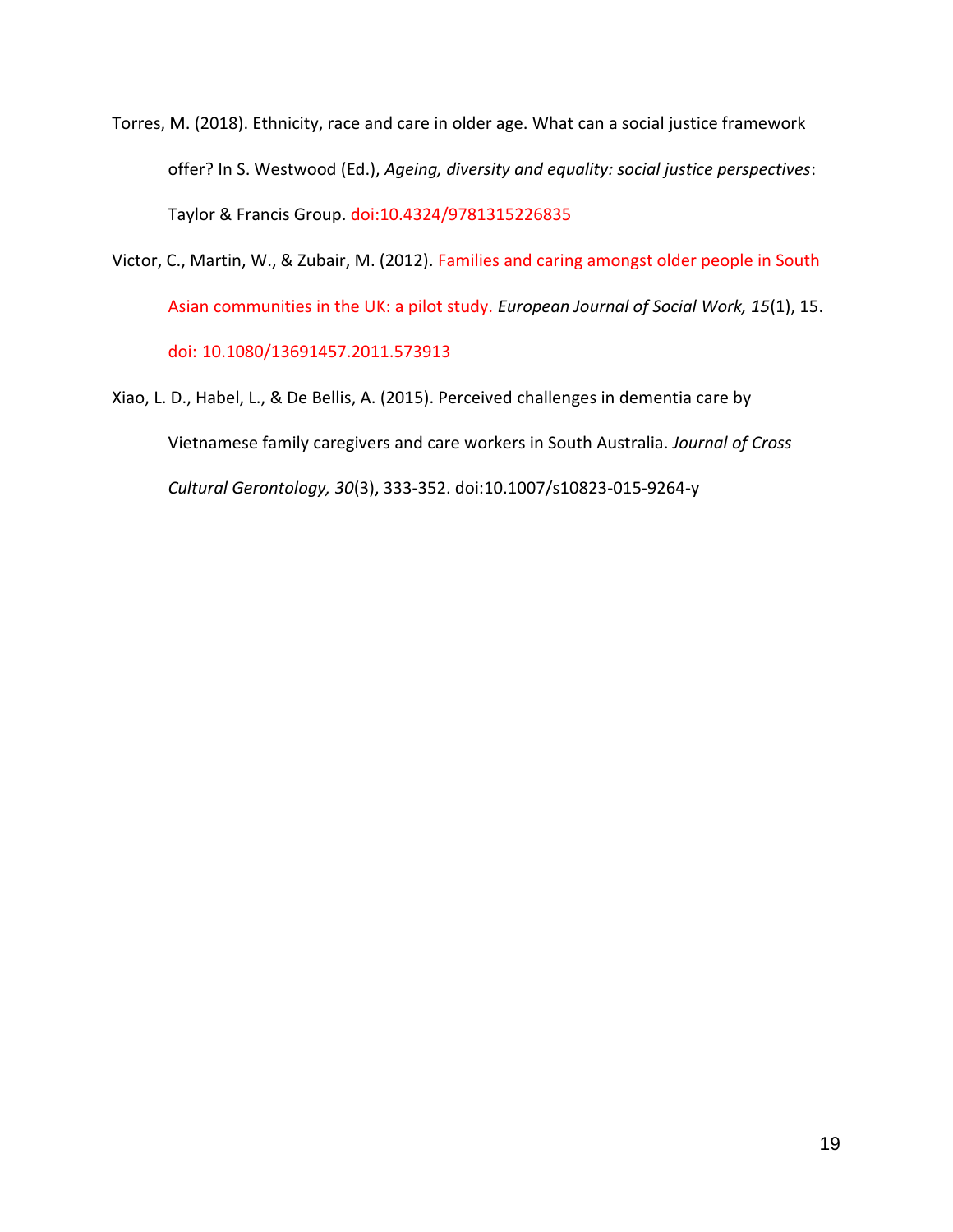| Participant | <b>Characteristics</b>                                                             |
|-------------|------------------------------------------------------------------------------------|
| Carer one   | Indian, daughter, born in the UK, lived with mother who is now deceased            |
| Carer two   | Indian, husband, born outside of the UK, living with wife                          |
| Carer three | Bangladeshi, son, born in the UK, living separately from mother and father, visits |
|             | six times a week                                                                   |
| Carer four  | Bangladeshi, daughter, born in the UK, living separately from mother, visits four  |
|             | times a week                                                                       |
| Carer five  | Bangladeshi, son, born outside of the UK, living with wife and mother              |
| Carer six   | Indian, daughter, born outside of UK, living with mother and father, caring for    |
|             | father                                                                             |
| Carer seven | Bangladeshi, son, born in the UK, living with wife and mother                      |
| Carer eight | Indian, son, born in UK, living separately from mother, visits four times a week   |
| Carer nine  | Indian, wife, born outside of the UK, living with husband                          |
| Carer ten   | Indian, wife, born outside of the UK, living with adult son and husband            |

**Table 1: Family carer ethnicity and relationship to the person living with dementia**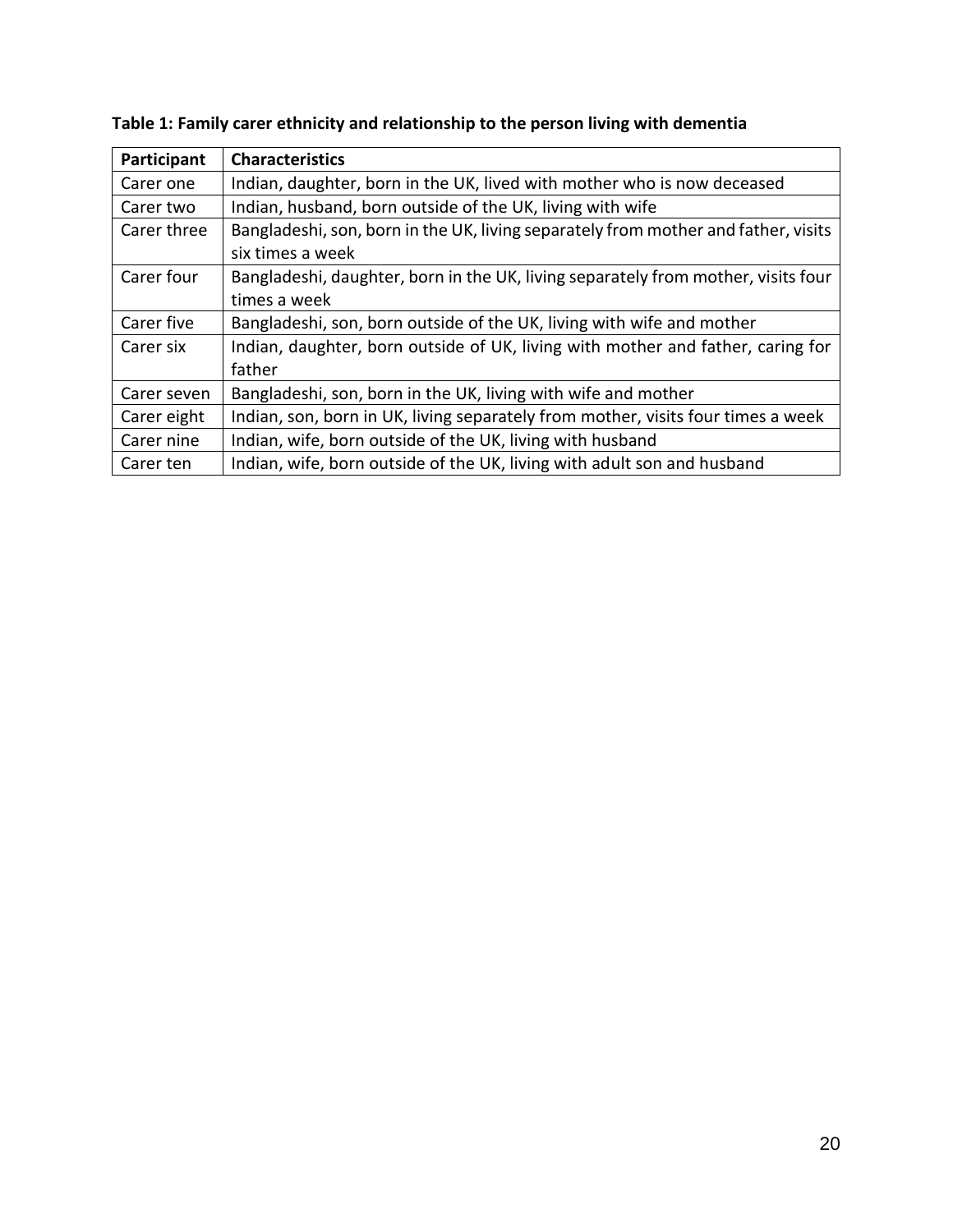#### **Supplementary material**

#### **Family carer interview topic guide**

#### **INTRODUCTION**

Thank you for agreeing to talk with me. This part of our study aims to help us understand better how to support people with dementia living in their own homes.

In order to make sure that I don't miss anything, I will record our conversation on a digital recorder and then it will be professionally transcribed. Once the interview has been transcribed, I will ensure that everything will be anonymous so you can't be identified. Once again, everything you tell me will be treated with complete confidence.

#### **INTERVIEW**

- $\triangleright$  To start, we'll ask some background information. Could you tell me a little about your relationship with [patient name]?
	- o Do you live together?
	- o How often do you see them?
	- o What sort of support do they need?
- $\triangleright$  Do you give them any support while they are at home? What does this support look like?
- $\triangleright$  Does anyone else support them e.g. other family members / paid carers?
- $\triangleright$  Have you had any education/ support with understanding dementia?
	- o where from?
	- o Has that been useful?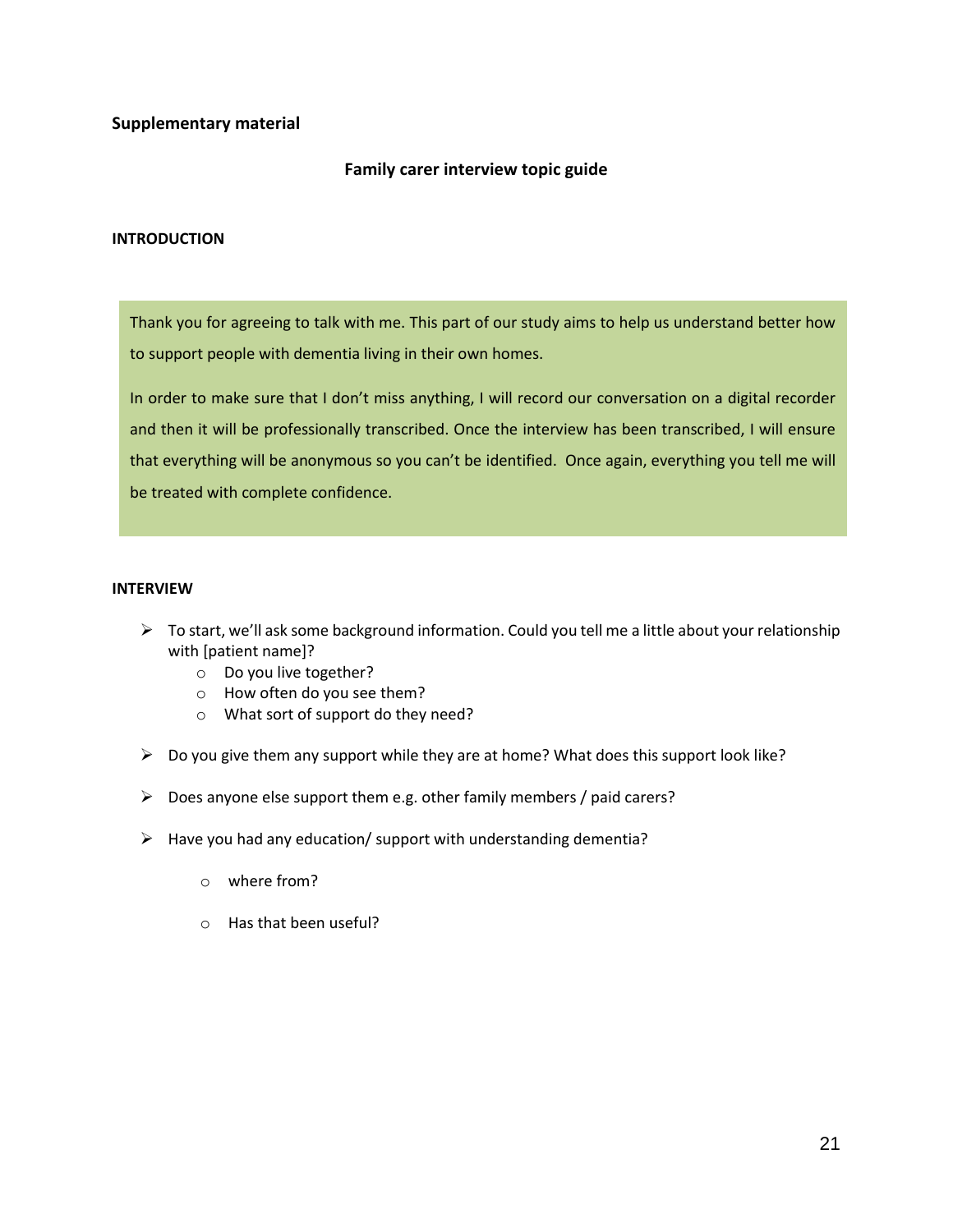#### **Independence at home**

- $\triangleright$  To what extent is [the person you care for] is currently able to live independently at home?
- $\triangleright$  What do you find independence means for the person you care for? What do you feel being independent looks like for them?
- $\triangleright$  Can you think of a time since [the person you care for] has had memory problems, when they have been able to achieve or do something independently that has been important for them? What happened?
- $\triangleright$  Can you think of a time since [the person you care for] has had memory problems, when they have not been able to achieve or do something independently that has been particularly difficult? What happened?
- $\triangleright$  What makes it harder / easier for the person you care for to live independently at home?

### **Goals and priorities of people with dementia**

We are interested in what is most important to try to achieve when planning care for people living with dementia. Here are some of the areas that matter most to people:

- Moving around
- Cognition (memory and other areas of thinking)
- Being safe from falling
- Getting the right medical treatment for memory or other conditions
- Help at home
- Social activities
- Relationships
- $\triangleright$  Are there things you would add to this list? (prompt for behaviour, safety)
- $\triangleright$  What do you think is most important for [name of person with dementia]?
	- o Why did you choose this?
- $\triangleright$  What else do you think is important for them? Why?
- $\triangleright$  Thinking more about the area selected, what do you think it would be a realistic goal for [name] in the next 6 months?
	- $\circ$  What difference would this make to them (probe for independence/ safety/ social connection / health / being able to stay living at home)
	- o What support might help [name] and you meet this goal?
	- o Are there things that you think might make it easier or harder? *Prompt for:* 
		- *Client factors: agitation (e.g. resisting care, verbal, physical aggression), personality/ culture/ethnicity/language, health, risks*